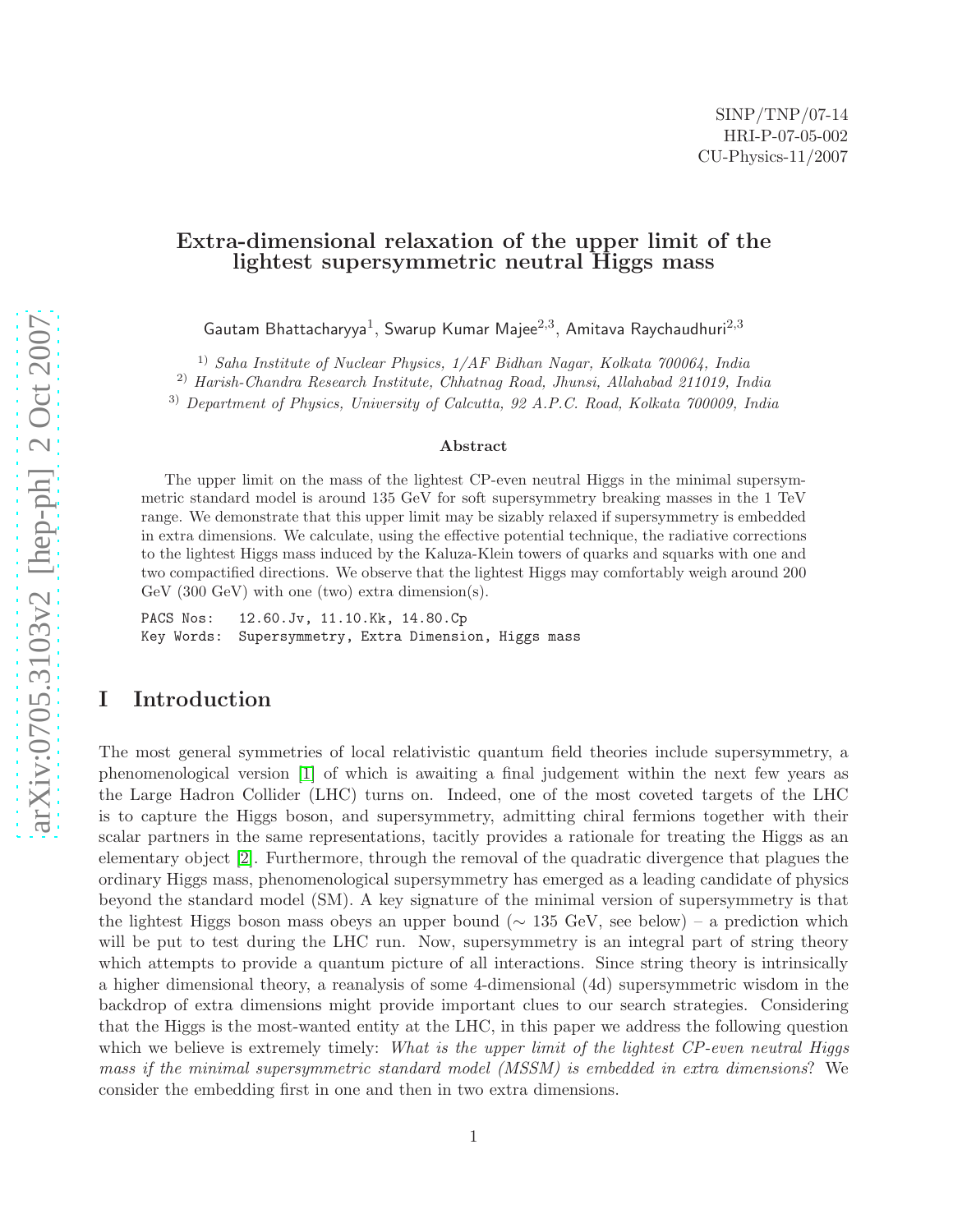Let us first discuss why this is an important issue. Recall that MSSM has two Higgs doublet superfields  $(H_1 \text{ and } H_2)$ , and supersymmetry does not allow the scalar potential to have independent quartic couplings. Gauge interactions generate them through supersymmetry breaking D-terms and the effective quartic interactions are written in terms of the gauge couplings. This makes the Higgs spectrum partially predictive, in the sense that at the tree level the lightest neutral Higgs  $(h)$  weighs less than  $M_Z$  ( $m_h^2 < M_Z^2 \cos^2 2\beta$ , where  $\tan \beta$  is the ratio of two vacuum expectation values (VEVs)). However,  $m_h$  receives quantum corrections which, due to the large top quark Yukawa coupling and for heavy stop squarks, can become as large as  $\Delta m_h^2 \sim (3G_F m_t^4/\sqrt{2\pi^2})\ln(m_t^2/m_t^2)$ , where  $m_{\tilde{t}}$  is an average stop squark mass [\[3,](#page-13-1) [4\]](#page-13-2). The upper limit on  $m_h$  is then pushed to around 135 GeV for squark mass in the  $\mathcal{O}(\text{TeV})$  range. Notice that the non-observation of the Higgs boson at LEP2 has already set a lower limit  $m_h > 114.5 \text{ GeV}$  [\[5,](#page-13-3) [6\]](#page-13-4), which is satisfied only if a sizable quantum correction elevates the Higgs mass beyond the tree level upper limit of  $M_Z$ . This implies (i) lower values of tan  $\beta$ , which is usually chosen in the range  $1 < \tan \beta < m_t/m_b$ , are disfavoured, and (ii) the squark mass  $m_{\tilde{t}}$  has to be in the TeV range, which also sets the scale of a generic soft supersymmetry breaking mass  $M<sub>S</sub>$ . The MSSM prediction of a light Higgs is also in line with the indication coming from electroweak precision tests that the neutral Higgs should weigh below [1](#page-1-0)99 GeV<sup>1</sup> [\[7\]](#page-13-5). The so called 'little hierarchy' problem then arises out of an order of magnitude mass splitting between the Higgs and the superparticles.

Adding a gauge singlet superfield  $(N)$  in the MSSM spectrum and coupling it with  $H_{1,2}$  via the superpotential  $\lambda NH_1H_2$  helps to ease the tension. Not only does this next to minimal version of supersymmetry (the so called NMSSM [\[8\]](#page-13-6)) help to address the  $\mu$  problem', it also generates a tree level quartic coupling in the scalar potential which modifies the tree level upper limit on  $m_h$  through  $m_h^2 < M_Z^2 \cos^2 2\beta [1 + 2\lambda^2 \tan^2 2\beta/(g^2 + g'^2)]$  (see [\[9\]](#page-13-7)). Assuming  $\lambda$  to be in the perturbative regime, i.e.,  $\lambda \sim g, g'$ , one basically obtains a new contribution  $\sim M_Z^2 \sin^2 2\beta$  to the tree level  $m_h^2$ . This way the low tan β regime can be revived. Since many supersymmetric couplings depend on tan β, search strategies alter in a significant way if the disfavoured low  $\tan \beta$  region is thus resurrected<sup>[2](#page-1-1),[3](#page-1-2)</sup>.

In this paper we adopt a different approach which also revives the low  $\tan \beta$  region. We stick to the MSSM particle content, but embed it in a higher dimension compactified at the inverse TeV scale [\[12\]](#page-13-8). Although we argued in the beginning that string theory provides a rationale for linking the two ideas, namely, supersymmetry and extra dimension, establishing any rigourous connection between the two at the level of phenomenological models is still a long shot. Here we take a 'bottom-up' approach: we first outline what has already been studied in the phenomenological context of TeV scale extra-dimensional scenarios, and then illustrate what we aim to achieve in this paper.

1. Consider first scenarios with one extra dimension (with inverse radius of compactification around a TeV) but without supersymmetry. A typical model is the universal extra-dimensional scenario (UED) where all particles access the extra dimension [\[13\]](#page-13-9). Constraints on this scenario from  $g - 2$  of the muon [\[14\]](#page-13-10), flavour changing neutral currents [\[15,](#page-13-11) [16,](#page-14-0) [17\]](#page-14-1),  $Z \rightarrow b\bar{b}$  decay [\[18\]](#page-14-2), the  $\rho$  parameter [\[13,](#page-13-9) [19\]](#page-14-3), other electroweak precision tests [\[20\]](#page-14-4), implications from hadron collider studies [\[21\]](#page-14-5), etc. imply that  $R^{-1} \geq 300$  GeV. A recent inclusive  $\bar{B} \to X_s \gamma$  analysis sets a stronger constraint  $R^{-1} \geq 600$  GeV [\[22\]](#page-14-6). These scenarios are motivated from many phenomenological

<span id="page-1-0"></span><sup>&</sup>lt;sup>1</sup>This indirect upper limit as well as the LEP2 direct search lower limit of  $m_h > 114.5$  GeV apply, strictly speaking, for the SM Higgs. However, in the 'decoupling limit' of the MSSM (large  $m_A$  leading to full-strength  $ZZh$  coupling), which is the region of interest in the present paper, the above limits continue to hold.

<span id="page-1-1"></span><sup>&</sup>lt;sup>2</sup>Low tan  $\beta$  is preferred by electroweak baryogenesis as well [\[10\]](#page-13-12).

<span id="page-1-2"></span><sup>&</sup>lt;sup>3</sup>The constraint arising from perturbativity of couplings can be evaded if the Higgs is charged under an asymptotically free gauge group [\[11\]](#page-13-13).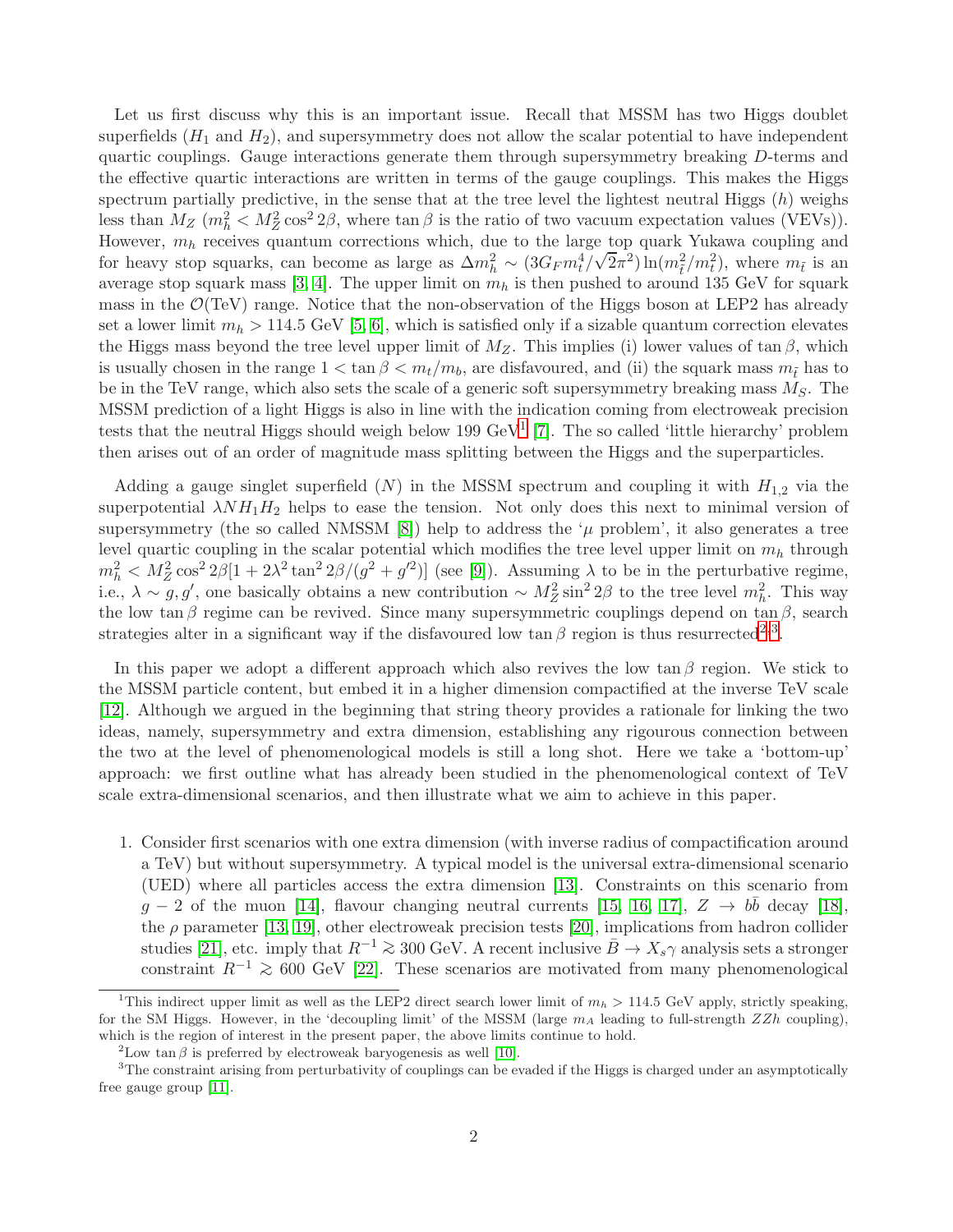angles. They could lead to a new mechanism of supersymmetry breaking [\[23\]](#page-14-7), address the fermion mass hierarchy in an alternative way [\[24\]](#page-14-8), provide a cosmologically viable dark matter candidate [\[25\]](#page-14-9), stimulate power law renormalization group running [\[12,](#page-13-8) [26\]](#page-14-10), admit substantial evolution of neutrino mixing angles defined through an effective Majorana neutrino mass operator [\[27\]](#page-14-11), etc<sup>[4](#page-2-0)</sup>.

2. Our object of interest is a supersymmetric theory (e.g. MSSM) but embedded in a higher dimension. Here we ask the following question: What would be the shift in the Higgs mass due to radiative effects induced by extra dimensions? In the kind of scenarios we consider, the SM bosons along with their superpartners access the higher dimensional bulk. Additionally, SM fermions of one or more generations together with their superpartners also do so. From a 4d perspective, all the states which access the bulk will have Kaluza-Klein (KK) towers. The zero modes, i.e., those states which do not have any momenta along the extra coordinates, are identified with the standard 4d MSSM spectra. Now, not only the top quark and the stop squarks would contribute to the radiative correction to  $m_h^2$ , their KK partners would do so as well. As it turns out, the radiative correction driven by the KK states has the same sign as the one from the zero modes. As a result,  $\Delta m_h^2$  becomes larger and thus the upper limit on  $m_h$  is pushed to higher values beyond the usual 4d MSSM limit of around 135 GeV. As we shall see, in the absence of any left-right scalar mixing, the new contribution coming from KK modes is to a good approximation proportional to  $R^2(m_{\tilde{t}}^2 - m_t^2)/n^2$ . This fits our intuition that the KK contribution falls with higher KK modes and vanishes both when  $R \to 0$  and in the limit of exact supersymmetry. We can interpret the result in two ways. Either, we take large tan β and  $\mathcal{O}(\text{TeV})$  squark mass that yielded the 4d supersymmetry limit ~ 135 GeV, in which case the new upper limit shoots up by several tens of GeV. Or, we may admit lower  $\tan \beta$  and/or accommodate lighter zero mode squarks which were hitherto disfavoured in the 4d context. Either way, the Higgs phenomenology gets an interesting twist which is intuitively comprehensible and analytically tractable, owing largely due to the fact that we are here dealing with only one additional parameter, namely, the radius of compactification. Moreover, the top quark mass which appears with fourth power in the expression of  $\Delta m_h^2$  is now known to a precision better than ever  $(m_t = 170.9 \pm 1.8 \text{ GeV} [29])$  $(m_t = 170.9 \pm 1.8 \text{ GeV} [29])$  $(m_t = 170.9 \pm 1.8 \text{ GeV} [29])$ .

As mentioned before, we have considered the embedding of 4d supersymmetry in one as well as two extra dimensions. There are quite a few advantages of considering a 6d gauge theory [\[30\]](#page-14-13) even in a non-supersymmetric scenario: (i) number of fermion generations is restricted to three, or a multiple of it, if the global  $SU(2)$  gauge anomaly has to cancel [\[31\]](#page-14-14), (ii) proton decay is adequately suppressed, which is difficult to achieve in 5d UED, thanks to a discrete symmetry that survives as a subgroup of the 6d Lorentz group [\[32\]](#page-14-15), (iii) observed neutrino masses and mixings can be nicely explained [\[33\]](#page-14-16), and (iv) KK vector modes offer better opportunities to be explored [\[34\]](#page-15-0). We shall see that qualitatively the KK contributions to the radiative corrections of  $m_h$  from 5d and 6d theories are similar, the quantitative estimates differ due to the different density of KK states in the two cases. In 5d, the KK states are spaced as  $n/R$  (modulo their zero mode masses) where n, an integer, is the KK number, whereas in 6d, a similar expression holds except  $n^2 \Rightarrow j^2 + k^2$ , where j and k are two different sets of KK numbers corresponding to the two compactified directions.

Section II is basically a review of the standard derivation of the upper limit of the lightest neutral Higgs in conventional 4d MSSM in the effective potential approach. This paves the way, in Section III, to upgrade the above derivation for accommodating contributions from the KK modes of the top

<span id="page-2-0"></span><sup>4</sup>Ultraviolet cutoff sensitivity in different kinds of TeV scale extra-dimensional models has been dealt in [\[28\]](#page-14-17).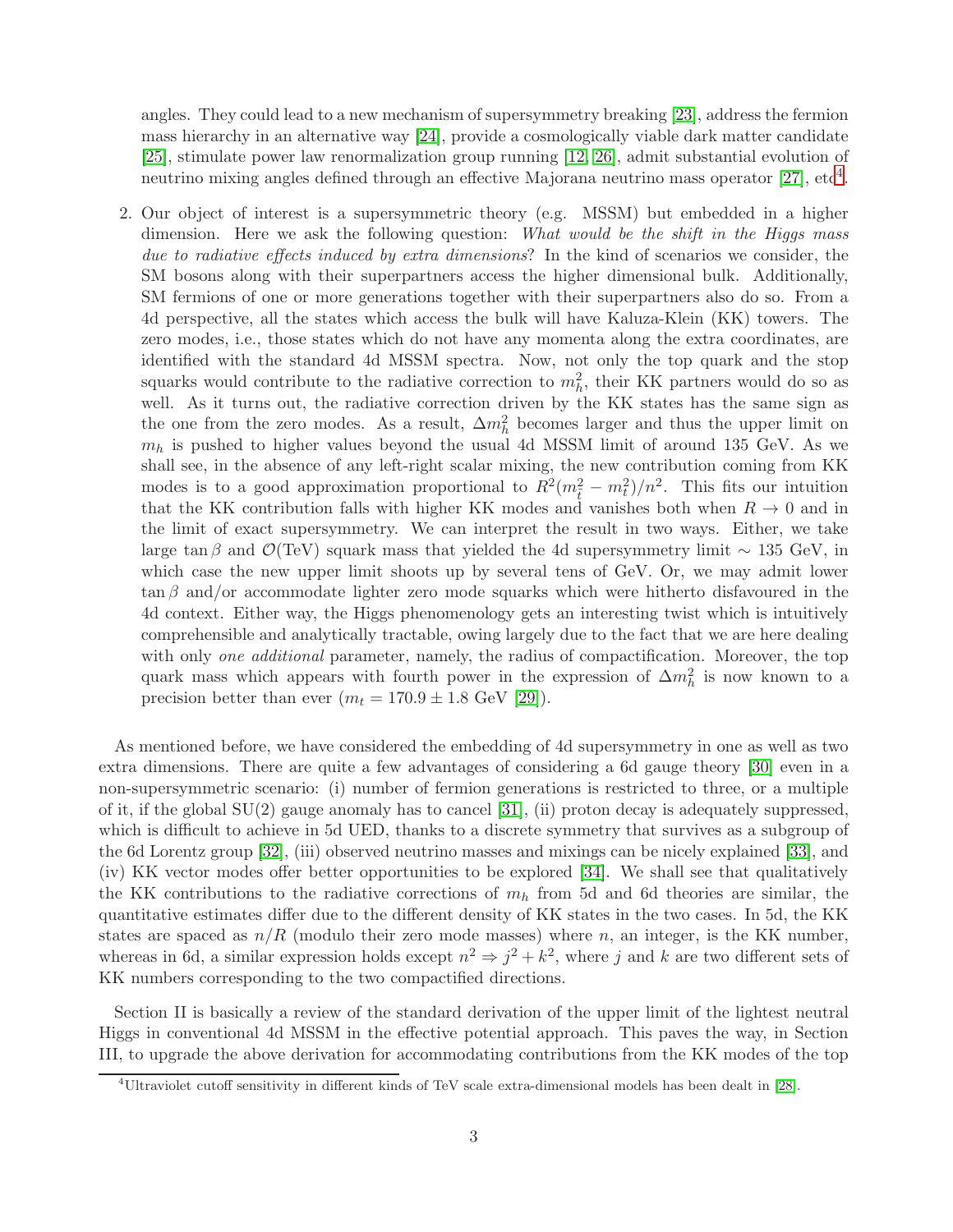quark and squarks in 5d and 6d scenarios. In Section IV, we shall comment on the numerical impact of the higher KK modes on the lightest neutral Higgs mass and its consequences. We shall draw our conclusion in the final section.

# II MSSM neutral Higgs spectrum in 4 dimensions

#### II.1 Tree level mass relations

MSSM requires two Higgs doublets for three good reasons: (i) to avoid massless charged degrees of freedom, (ii) to maintain analyticity of the superpotential, and (iii) to keep the theory free from chiral anomaly, which requires two Higgs doublets with opposite hypercharges.

We denote these two complex scalar doublets as

$$
H_1 = \left(\begin{array}{c} H_1^0 \\ H_1^- \end{array}\right), \qquad H_2 = \left(\begin{array}{c} H_2^+ \\ H_2^0 \end{array}\right), \tag{1}
$$

whose SU(2)× U(1) quantum numbers are  $(2,-1)$  and  $(2,+1)$  respectively.  $H_1^0$  couples with downtype quarks and charged leptons, while  $H_2^0$  couples with up-type quarks. This guarantees natural suppression of flavour-changing neutral currents in the limit of exact supersymmetry. The tree level potential involving these two doublets is given by

$$
V = m_1^2 |H_1|^2 + m_2^2 |H_2|^2 + m_{12}^2 (H_1 H_2 + \text{h.c}) + \frac{1}{8} g^2 (H_2^{\dagger} \sigma^a H_2 + H_1^{\dagger} \sigma^a H_1)^2 + \frac{1}{8} g'^2 (|H_2|^2 - |H_1|^2)^2, \tag{2}
$$

where  $m_1^2$ ,  $m_2^2$  and  $m_{12}^2$  are soft supersymmetry breaking mass parameters, g and g' are the SU(2) and U(1) gauge couplings, and  $\sigma^a$  ( $a = 1, 2, 3$ ) are the Pauli matrices. Note that the quartic coupling is related to the gauge couplings. The part involving the neutral fields is given by

$$
V_0 = m_1^2 |H_1^0|^2 + m_2^2 |H_2^0|^2 - m_{12}^2 (H_1^0 H_2^0 + \text{h.c}) + \frac{1}{8} (g^2 + g'^2)(|H_1^0|^2 - |H_2^0|^2)^2. \tag{3}
$$

After spontaneous symmetry breaking the minimum of  $V_0$  involves the following two VEVs:  $\langle H_1^0 \rangle = v_1$ and  $\langle H_2^0 \rangle = v_2$ . The combination  $v = \sqrt{v_1^2 + v_2^2} = (\sqrt{2}G_F)^{-1/2} \approx 246$  GeV sets the Fermi scale.

Now, out of the eight degrees of freedom contained in the two Higgs doublets three are absorbed as the longitudinal modes of the W and the Z bosons, while the remaining five modes appear as physical states. Of these five states, two are charged  $(H^{\pm})$  and three are neutral  $(h, H, A)$ . Our present concern is the neutral sector of which  $(h, H)$  are CP-even, while A is CP-odd. From the separate diagonalisation of the CP-odd and CP-even neutral mass matrices two important relations emerge:

$$
m_A^2 = \frac{2m_{12}^2}{\sin 2\beta}
$$
, where  $\tan \beta = \frac{v_2}{v_1}$ , (4)

$$
m_{h,H}^2 = \frac{1}{2} \left[ m_A^2 + M_Z^2 \mp \sqrt{(m_A^2 + M_Z^2)^2 - 4m_A^2 M_Z^2 \cos^2 2\beta} \right],\tag{5}
$$

where, by definition, h is the lighter of the two CP-even Higgs. These in turn give rise to the following sum rule and inequality:

$$
m_h^2 + m_H^2 = m_A^2 + M_Z^2 \tag{6}
$$

$$
m_h \le \min(m_A, M_Z) |\cos 2\beta| \le \min(m_A, M_Z),\tag{7}
$$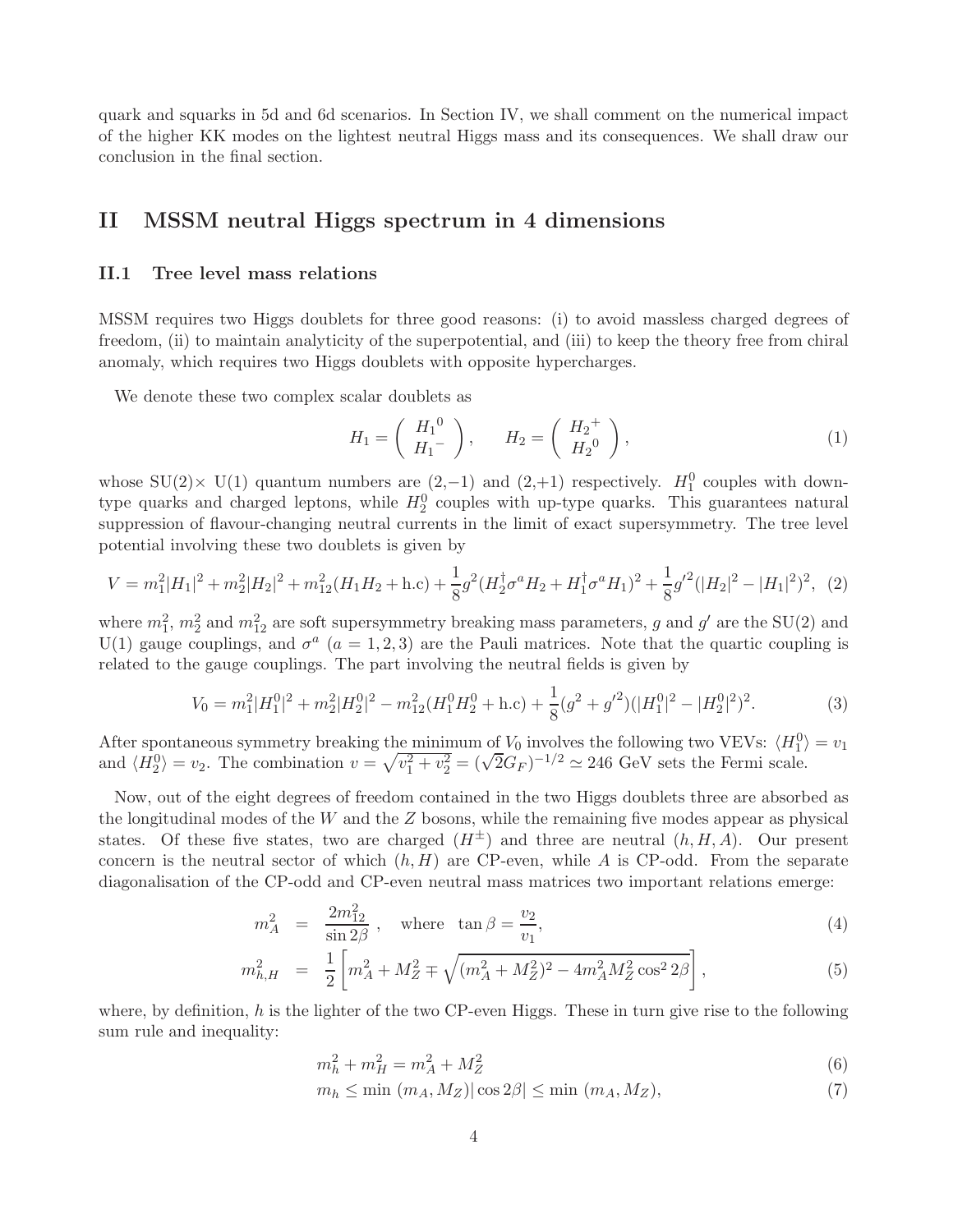i.e., at the tree level (i) the lighter of the two CP-even Higgs  $(h)$  weighs less than  $M_Z$ , and (ii) the CP-odd Higgs  $(A)$  is heavier than h but lighter than H.

### II.2 Radiative corrections

We shall now discuss how the above tree level relations are affected by quantum loops [\[3,](#page-13-1) [4\]](#page-13-2). We shall confine our discussion on the correction to  $m_h$  only, and that too at the one-loop level. We note two important points:

- 1. Radiative corrections to  $m_h$  are dominated by the top quark Yukawa coupling  $(h_t)$  and the masses of the stop squarks  $(t_1, t_2)$ . For large values of tan  $\beta$ , the contributions from the b-quark sector also assume significance. We shall ignore loop contributions mediated by lighter quarks or the gauge bosons.
- 2. The tree level Higgs mass is protected by supersymmetry. In the limit of exact supersymmetry, the entire quantum correction vanishes. So radiative corrections to  $m_h$  will be controlled by  $M_S$ .

Three different approaches have been adopted in the literature to calculate the radiative corrections to  $m_h$ : (i) effective potential technique, (ii) direct diagrammatic calculations, and (iii) renormalisation group (RG) method, assuming  $M_S \gg M_Z$  and fixing the quartic coupling proportional to  $(g^2 + g'^2)$  at that scale and then evolving down to weak scale. In this paper, we shall follow the effective potential approach primarily for the sake of conveniently including the effect of new physics later.

We first start with an RG-improved tree level potential  $V_0(Q)$  which contains running masses  $m_i^2(Q)$ and running gauge couplings  $g_i(Q)$ . The full one-loop effective potential is now given by

$$
V_1(Q) = V_0(Q) + \Delta V_1(Q), \tag{8}
$$

where, in terms of the field dependent masses  $M(H)$ ,

<span id="page-4-0"></span>
$$
\Delta V_1(Q) = \frac{1}{64\pi^2} \text{Str}M^4(H) \left\{ \ln \frac{M^2(H)}{Q^2} - \frac{3}{2} \right\}.
$$
 (9)

The Q-dependence of  $\Delta V_1(Q)$  cancels against that of  $V_0(Q)$  making  $V_1(Q)$  independent of Q up to higher loop orders. The supertrace in Eq.  $(9)$ , defined through

$$
Strf(m^2) = \sum_{i} (-1)^{2J_i} (2J_i + 1) f(m_i^2),
$$
\n(10)

has to be taken over all members of a supermultiplet and where  $m_i^2 \equiv m_i^2(H)$  is the field-dependent mass eigenvalue of the particle i with spin  $J_i$ . As an example, the contribution from the chiral multiplet containing the top quark and squarks is given by

<span id="page-4-1"></span>
$$
\Delta V_t = \frac{3}{32\pi^2} \left\{ m_{\tilde{t}_1}^4 \left( \ln \frac{m_{\tilde{t}_1}^2}{Q^2} - \frac{3}{2} \right) + m_{\tilde{t}_2}^4 \left( \ln \frac{m_{\tilde{t}_2}^2}{Q^2} - \frac{3}{2} \right) - 2m_t^4 \left( \ln \frac{m_t^2}{Q^2} - \frac{3}{2} \right) \right\},
$$
(11)

where the overall factor of 3 comes from colour. Note that  $m_{\tilde{t}_i}$  and  $m_t$  in Eq. [\(11\)](#page-4-1) are field dependent masses. Even though  $h_b \ll h_t$ , the contribution from the bottom supermultiplet turns out to be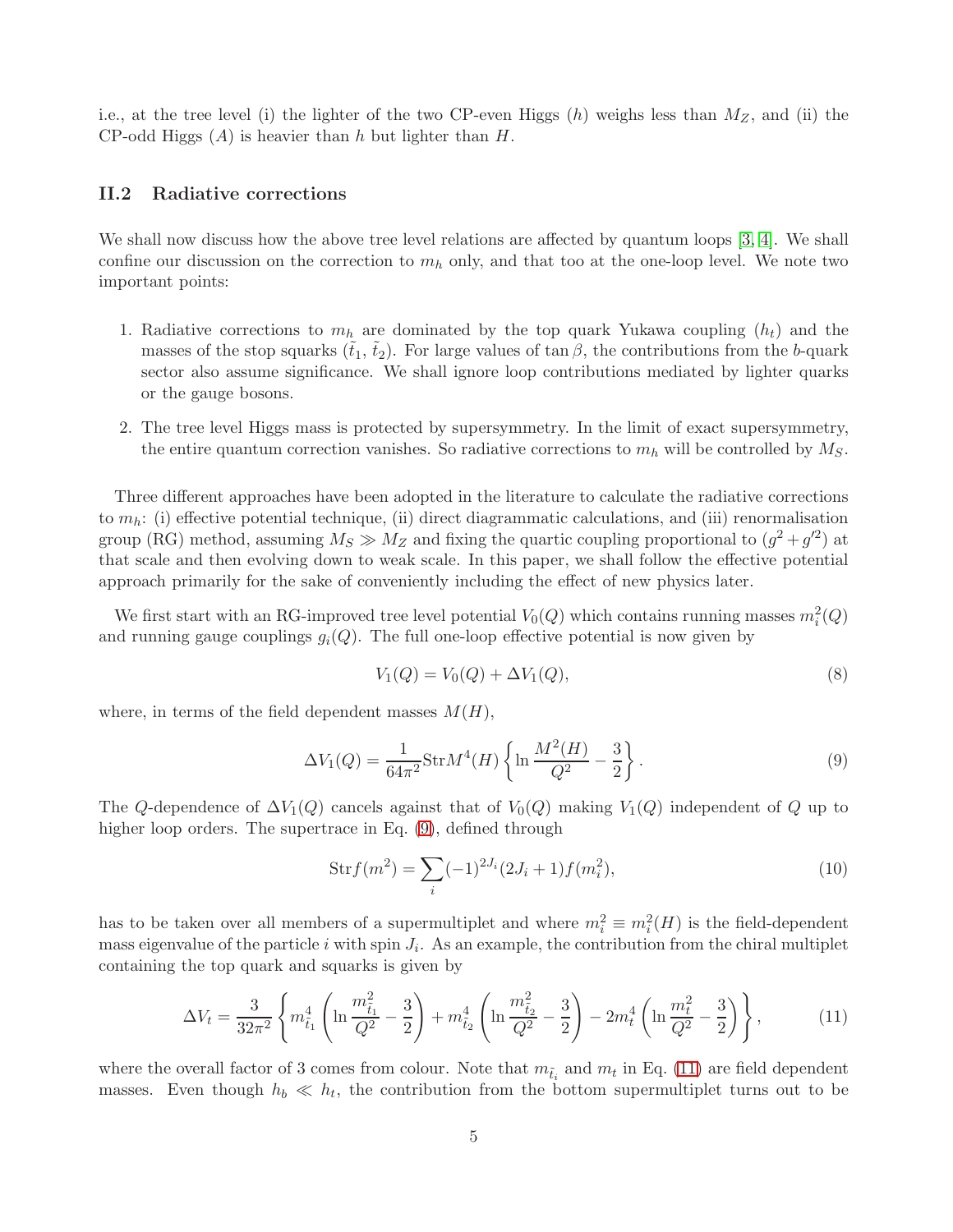numerically significant in the large tan β region.  $\Delta V_b$  can be written analogously to  $\Delta V_t$  with the appropriate replacements of top and stop masses by bottom and sbottom masses respectively.

We now explicitly write down the field dependent mass terms. This simply means a replacement of  $v_i$  by  $H_i^0$   $(i = 1, 2)$  wherever  $v_i$  appear in the expression of masses. The field dependent top and bottom quark masses are given by

<span id="page-5-3"></span>
$$
m_t^2(H) = h_t^2 |H_2^0|^2 \; ; \; m_b^2(H) = h_b^2 |H_1^0|^2. \tag{12}
$$

The field dependent stop and sbottom squark mass matrices are written as

<span id="page-5-0"></span>
$$
M_{\tilde{t}}^2(H) = \begin{pmatrix} m_Q^2 + h_t^2 |H_2^0|^2 & h_t(A_t H_2^0 + \mu H_1^{0^*}) \\ h_t(A_t H_2^{0^*} + \mu H_1^0) & m_U^2 + h_t^2 |H_2^0|^2 \end{pmatrix},
$$
\n(13)

and

<span id="page-5-1"></span>
$$
M_{\tilde{b}}^2(H) = \begin{pmatrix} m_Q^2 + h_b^2 |H_1^0|^2 & h_b(A_b H_1^0 + \mu H_2^{0^*}) \\ h_b(A_b H_1^{0^*} + \mu H_2^0) & m_D^2 + h_b^2 |H_1^0|^2 \end{pmatrix}.
$$
 (14)

In Eqs. [\(13\)](#page-5-0) and [\(14\)](#page-5-1)  $m_Q, m_U$  and  $m_D$  are soft supersymmetry breaking masses,  $A_t$  and  $A_b$  are trilinear soft supersymmetry breaking mass dimensional couplings, and  $\mu$  is the supersymmetry preserving mass dimensional parameter connecting  $H_1$  and  $H_2$  in the superpotential. We take both trilinear and the  $\mu$ couplings to be real. We have neglected the D-term contributions which are small, being proportional to gauge couplings. The squark masses appearing in Eq. [\(11\)](#page-4-1) are obtained from the diagonalisation of Eq. [\(13\)](#page-5-0).

We now consider the radiative correction to the CP-odd scalar mass matrix. The one-loop corrected mass matrix square, obtained by taking double derivatives of the full potential with respect to the pseudo-scalar excitations, can be written as

$$
\mathcal{M}_{(\text{odd})}^2 = \begin{pmatrix} \tan\beta & 1\\ 1 & \cot\beta \end{pmatrix} (m_{12}^2 + \Delta). \tag{15}
$$

The radiative corrections generated as a consequence of supersymmetry breaking are contained in  $\Delta = \Delta^{\rm t} + \Delta^{\rm b}$ , which is given by

$$
\Delta^{t(b)} = -\frac{3}{32\pi^2} \frac{h_{t(b)}^2 \mu A_{t(b)}}{\left[m_{\tilde{t}_1(\tilde{b}_1)}^2 - m_{\tilde{t}_2(\tilde{b}_2)}^2\right]} \left[f\left(m_{\tilde{t}_1(\tilde{b}_1)}^2\right) - f\left(m_{\tilde{t}_2(\tilde{b}_2)}^2\right)\right]
$$
(16)

where

$$
f(m^{2}) = 2m^{2} \left( \ln \frac{m^{2}}{Q^{2}} - 1 \right).
$$
 (17)

The zero eigenvalue corresponds to the massless Goldstone boson which is eaten by the Z boson. The massive state is the pseudo-scalar  $A$  whose radiatively corrected mass square is given by

<span id="page-5-2"></span>
$$
m_A^2 = \frac{2(m_{12}^2 + \Delta)}{\sin 2\beta}.
$$
\n(18)

The Q-dependence of  $m_A$  cancels in Eq. [\(18\)](#page-5-2) up to one-loop order. In any case, we shall treat the radiatively corrected  $m_A$  as an input parameter.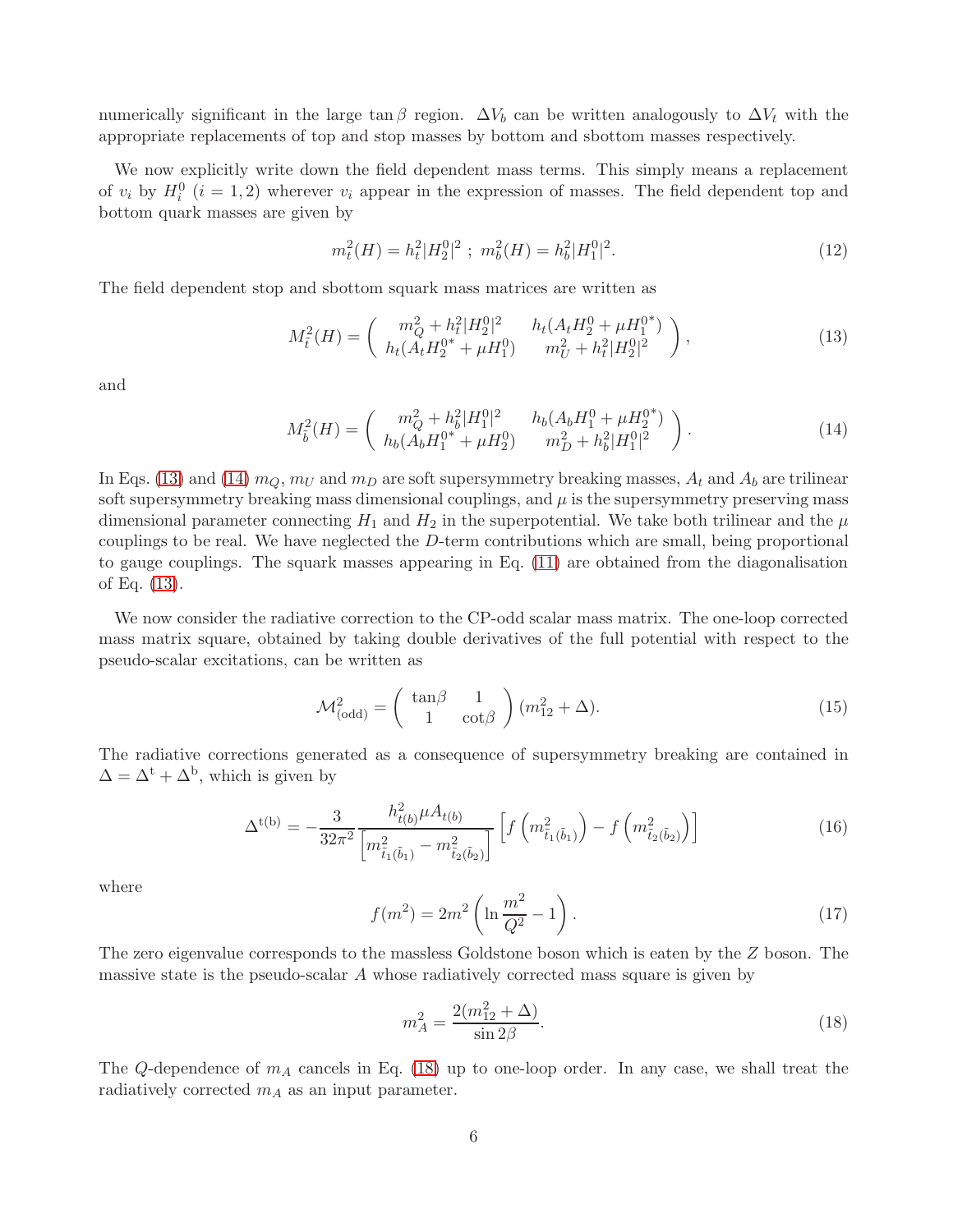Now we are all set to calculate the radiative corrections in the neutral CP-even mass eigenvalues. The one-loop corrected mass matrix square is obtained by taking double derivatives of the full potential with respect to the scalar excitations and is given by

<span id="page-6-1"></span>
$$
\mathcal{M}_{\text{(even)}}^2 = \begin{pmatrix} M_Z^2 \cos^2 \beta + m_A^2 \sin^2 \beta & -(m_A^2 + M_Z^2) \sin \beta \cos \beta \\ -(m_A^2 + M_Z^2) \sin \beta \cos \beta & M_Z^2 \sin^2 \beta + m_A^2 \cos^2 \beta \end{pmatrix} + \frac{3}{4\pi^2 v^2} \begin{pmatrix} \Delta_{11} & \Delta_{12} \\ \Delta_{12} & \Delta_{22} \end{pmatrix}, \quad (19)
$$

where  $\Delta_{ij} = \Delta_{ij}^{t} + \Delta_{ij}^{b}$ . The individual  $\Delta_{ij}$ 's are explicitly written below:

<span id="page-6-0"></span>
$$
\Delta_{11}^{t} = \frac{m_{t}^{4}}{\sin^{2}\beta} \left( \frac{\mu(A_{t} + \mu \cot \beta)}{m_{\tilde{t}_{1}}^{2} - m_{\tilde{t}_{2}}^{2}} \right)^{2} g(m_{\tilde{t}_{1}}^{2}, m_{\tilde{t}_{2}}^{2}),
$$
\n
$$
\Delta_{12}^{t} = \frac{m_{t}^{4}}{\sin^{2}\beta} \frac{\mu(A_{t} + \mu \cot \beta)}{m_{\tilde{t}_{1}}^{2} - m_{\tilde{t}_{2}}^{2}} \left[ \ln \frac{m_{\tilde{t}_{1}}^{2}}{m_{\tilde{t}_{2}}^{2}} + \frac{A_{t}(A_{t} + \mu \cot \beta)}{m_{\tilde{t}_{1}}^{2} - m_{\tilde{t}_{2}}^{2}} g(m_{\tilde{t}_{1}}^{2}, m_{\tilde{t}_{2}}^{2}) \right],
$$
\n
$$
\Delta_{22}^{t} = \frac{m_{t}^{4}}{\sin^{2}\beta} \left[ \ln \frac{m_{\tilde{t}_{1}}^{2} m_{\tilde{t}_{2}}^{2}}{m_{t}^{4}} + \frac{2A_{t}(A_{t} + \mu \cot \beta)}{m_{\tilde{t}_{1}}^{2} - m_{\tilde{t}_{2}}^{2}} \ln \frac{m_{\tilde{t}_{1}}^{2}}{m_{\tilde{t}_{2}}^{2}} + \left( \frac{A_{t}(A_{t} + \mu \cot \beta)}{m_{\tilde{t}_{1}}^{2} - m_{\tilde{t}_{2}}^{2}} \right)^{2} g(m_{\tilde{t}_{1}}^{2}, m_{\tilde{t}_{2}}^{2}) \right],
$$
\n
$$
\Delta_{11}^{b} = \frac{m_{b}^{4}}{\cos^{2}\beta} \left[ \ln \frac{m_{\tilde{b}_{1}}^{2} m_{\tilde{b}_{2}}^{2}}{m_{b}^{4}} + \frac{2A_{b}(A_{b} + \mu \tan \beta)}{m_{\tilde{t}_{1}}^{2} - m_{\tilde{t}_{2}}^{2}} \ln \frac{m_{\tilde{b}_{1}}^{2}}{m_{\tilde{t}_{2}}^{2}} + \left( \frac{A_{b}(A_{b} + \mu \tan \beta)}{m_{\tilde{t}_{1}}^{2} - m_{\tilde{t}_{2}}^{2}} \right)^{
$$

where

$$
g(m_1^2, m_2^2) = 2 - \frac{m_1^2 + m_2^2}{m_1^2 - m_2^2} \ln \frac{m_1^2}{m_2^2}.
$$
 (21)

Two points deserve mention at this stage:

- 1. While the leading log contribution appears in  $\Delta_{22}$  for the top sector, the same appears in  $\Delta_{11}$ for the bottom sector. This happens because the right-handed top quark couples to  $H_2$  while the right-handed bottom quark couples to  $H_1$ . In the absence of any left-right scalar mixing, these leading logs are the only radiative contributions.
- 2. Ignoring the left-right scalar mixing, the radiative shift to the Higgs mass square coming from the top-stop sector turns out to be  $\Delta m_h^2 = (3/4\pi^2 v^2) \Delta_{22}^t \sin^2 \beta \sim (3m_t^4/2\pi^2 v^2) \ln(m_{\tilde{t}}^2/m_t^2)$ , where  $m_{\tilde{t}} = \sqrt{m_{\tilde{t}_1} m_{\tilde{t}_2}}$  is an average stop mass. This is the expression we quoted in the Introduction.

# III Radiative corrections due to extra dimensions

Let us first consider just one extra dimension which is compactified on a circle of radius R. We further consider a  $Z_2$  orbifolding identifying  $y \to -y$ , where y denotes the compactified coordinate. The orbifolding is crucial for reproducing the chiral zero modes of the observed fermions. After the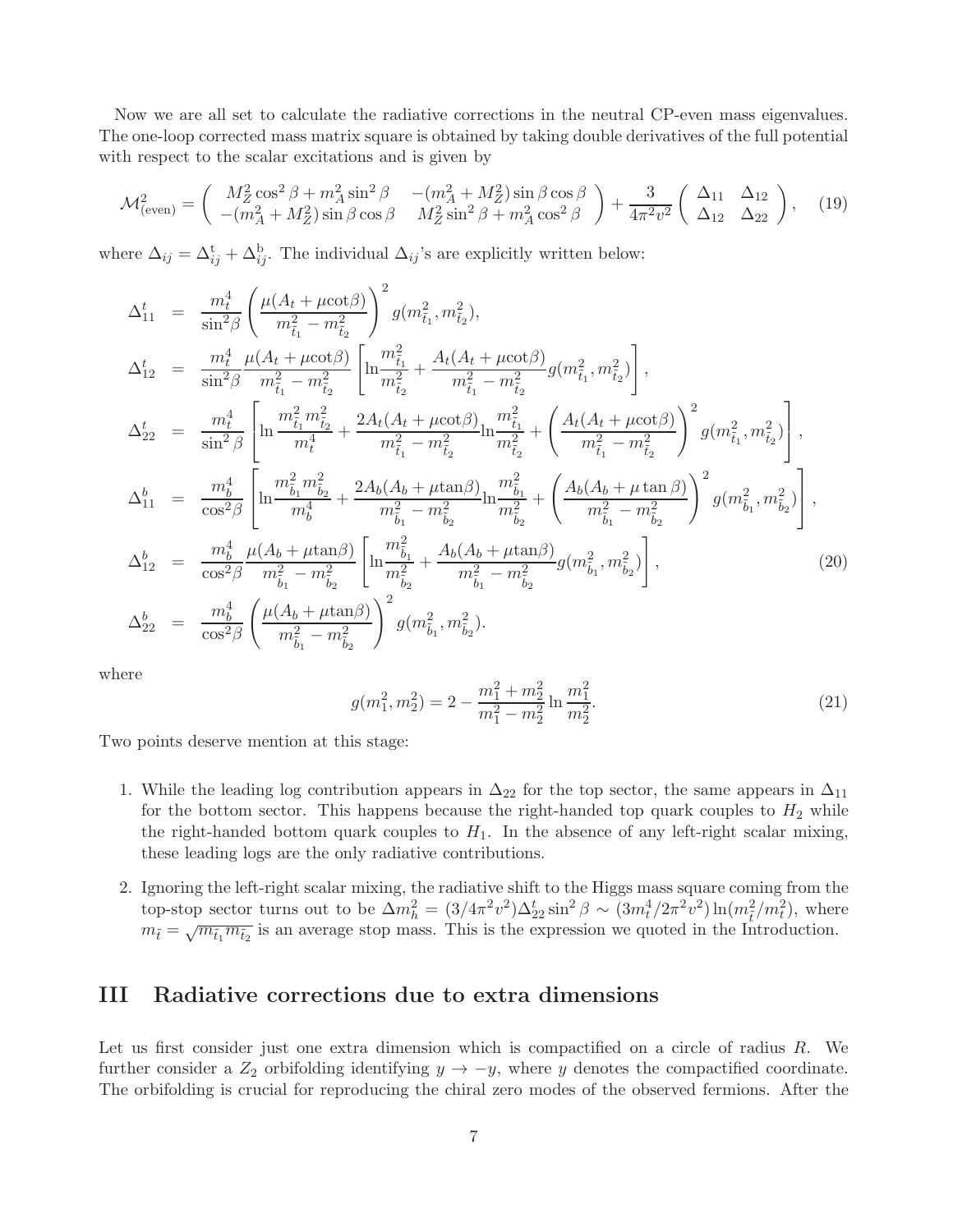compactified direction is integrated out, the 4d Lagrangian can be written in terms of the zero modes and their KK partners. For illustration, we first take a non-supersymmetric scenario and look into the KK mode expansion of gauge boson, scalar and fermion fields from a 4d perspective. Each component of a 5d field is either even or odd under  $Z_2$ . The KK expansions are given by,

<span id="page-7-0"></span>
$$
A_{\mu}(x,y) = \frac{\sqrt{2}}{\sqrt{2\pi R}} A_{\mu}^{(0)}(x) + \frac{2}{\sqrt{2\pi R}} \sum_{n=1}^{\infty} A_{\mu}^{(n)}(x) \cos \frac{ny}{R}, \quad A_{5}(x,y) = \frac{2}{\sqrt{2\pi R}} \sum_{n=1}^{\infty} A_{5}^{(n)}(x) \sin \frac{ny}{R},
$$
  
\n
$$
\phi(x,y) = \frac{\sqrt{2}}{\sqrt{2\pi R}} \phi^{(0)}(x) + \frac{2}{\sqrt{2\pi R}} \sum_{n=1}^{\infty} \phi^{(n)}(x) \cos \frac{ny}{R},
$$
  
\n
$$
Q(x,y) = \frac{\sqrt{2}}{\sqrt{2\pi R}} \left[ \binom{t}{b} (x) + \sqrt{2} \sum_{n=1}^{\infty} \left\{ Q_{L}^{(n)}(x) \cos \frac{ny}{R} + Q_{R}^{(n)}(x) \sin \frac{ny}{R} \right\} \right],
$$
  
\n
$$
T(x,y) = \frac{\sqrt{2}}{\sqrt{2\pi R}} \left[ t_{R}(x) + \sqrt{2} \sum_{n=1}^{\infty} \left\{ T_{R}^{(n)}(x) \cos \frac{ny}{R} + T_{L}^{(n)}(x) \sin \frac{ny}{R} \right\} \right],
$$
  
\n
$$
\mathcal{B}(x,y) = \frac{\sqrt{2}}{\sqrt{2\pi R}} \left[ b_{R}(x) + \sqrt{2} \sum_{n=1}^{\infty} \left\{ \mathcal{B}_{R}^{(n)}(x) \cos \frac{ny}{R} + \mathcal{B}_{L}^{(n)}(x) \sin \frac{ny}{R} \right\} \right].
$$
  
\n(22)

The complex scalar field  $\phi(x, y)$  and the gauge boson  $A_\mu(x, y)$  are  $Z_2$ -even fields with their zero modes identified with the SM scalar doublet and a SM gauge boson respectively. The field  $A_5(x, y)$  is a real pseudoscalar field transforming in the adjoint representation of the gauge group, and does not have any zero mode. The fields  $\mathcal{Q}, \mathcal{T}$ , and  $\mathcal{B}$  denote the 5d quark SU(2) doublet and SU(2) singlet states of a given generation (e.g. third generation) whose zero modes are identified with the 4d SM quark states. We draw attention to two points at this stage: (i) even though the  $Z_2$  orbifolding renders the zero mode fermions to be chiral, the KK fermions are vector-like; (ii) the KK number  $n$  is conserved at all tree level vertices, while what actually remains conserved at all order is the KK parity, defined as  $(-1)^n$ . As is well known, the kinetic terms in the extra dimension give rise to the KK masses in 4d. For a flat extra dimension the KK masses are added in quadrature with the corresponding zero mode masses both for fermions and bosons. A generic expression for the *n*-th mode mass, where  $m_0$ is the zero mode mass, is given by

$$
m_n^2 = m_0^2 + \frac{n^2}{R^2}, \qquad n = 0, 1, 2, \dots
$$
\n(23)

We now discuss the supersymmetric version of the theory. A 5d  $N = 1$  supersymmetry from a 4d perspective appears as two  $N = 1$  supersymmetries forming an  $N = 2$  theory. For the details of the hypermultiplet structures of this theory, we refer the readers to [\[12\]](#page-13-8). Our concern in this paper is to calculate the radiative contribution to  $m_h$  coming from the KK partners of particles and superparticles. We now proceed through the following steps.

1. Let us first recall that the  $N = 2$  supersymmetry prohibits any bulk Yukawa interaction involving three chiral multiplets. The Yukawa interaction is considered to be localised at a brane, like  $-(h_{t5}/\Lambda^{3/2})\int d^4x \int dy \delta(y)\int d^2\theta (\mathcal{H}_2\mathcal{Q}\mathcal{T} + \text{h.c.}),$  where the residual supersymmetry is that of  $N = 1$ ,  $h_{t5}$  is a dimensionless Yukawa coupling in 5d and  $\Lambda$  the cutoff scale. This localisation has a consequence in the counting of KK degrees of freedom that contribute to the Higgs mass radiative correction. The delta function ensures that those fields which accompany the sine function after Fourier decomposition do not sense the Yukawa interaction.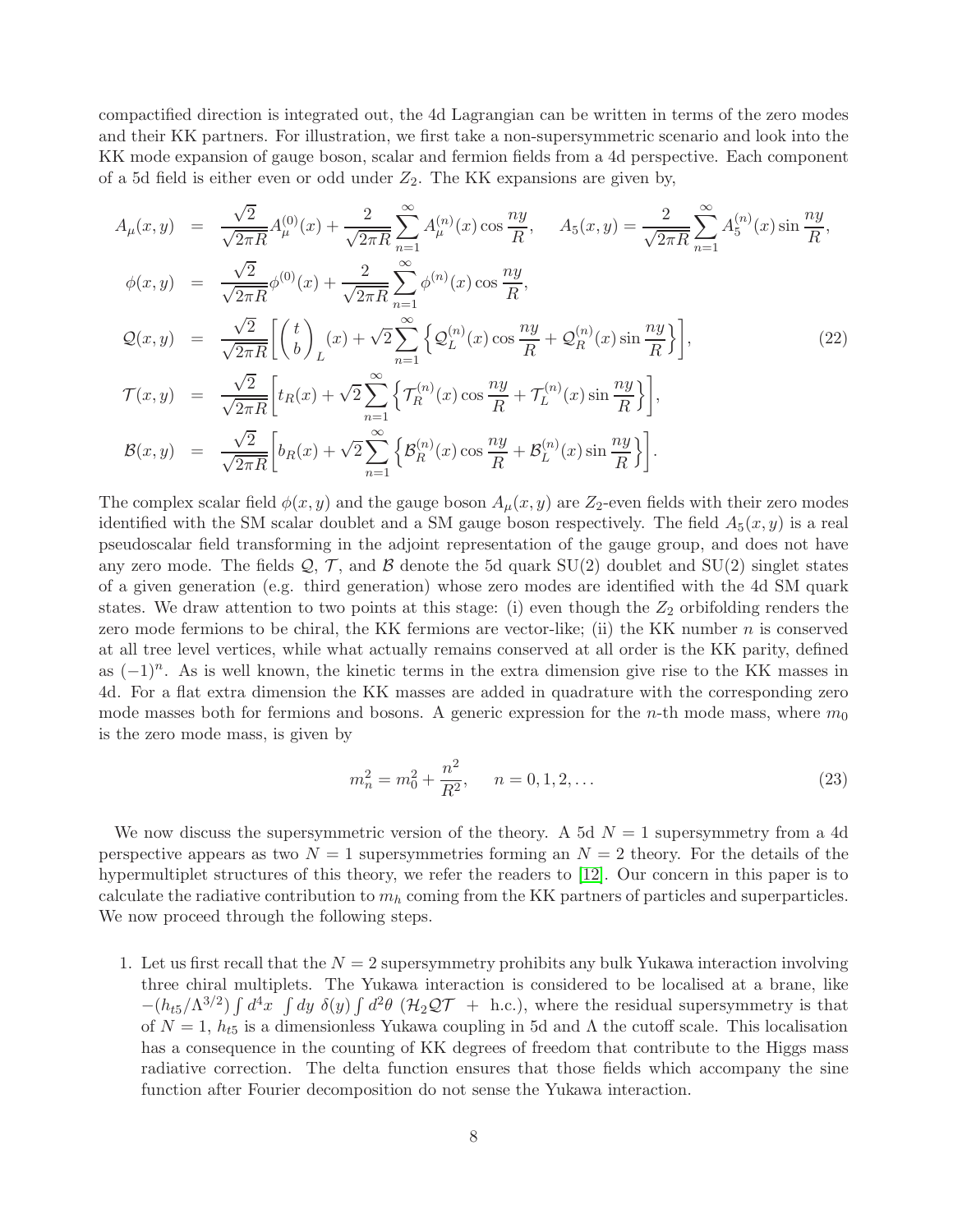- 2. As in the case of 4d (zero mode) supersymmetry, here too the dominant effect arises solely from the third generation quark superfields, only that now we have to include the contributions from their KK towers. We shall continue to ignore contributions from the gauge interactions or those from the first two quark families, as they are not numerically significant. We might as well formulate a scheme in which the first two generation of matter superfields are brane-localised and *only* the third generation superfields access the bulk<sup>[5](#page-8-0)</sup>. Keeping this in mind, we displayed the Fourier decomposition of only the third generation superfields in Eq. [\(22\)](#page-7-0).
- 3. In our scheme  $M<sub>S</sub>$  and R are independent parameters, although we take them to be of the same order<sup>[6](#page-8-1)</sup>. Towards the end of Section IV, we briefly remark on the numerical implications of any possible connection between  $M<sub>S</sub>$  and R.
- 4. The KK equivalent of Eq. [\(11\)](#page-4-1), which captures the KK contribution arising from the top quark chiral hypermultiplet, is then given by

<span id="page-8-3"></span>
$$
\Delta V_t^n = \frac{3}{32\pi^2} \left[ m_{\tilde{t}_1^n}^4 \left( \ln \frac{m_{\tilde{t}_1^n}^2}{Q^2} - \frac{3}{2} \right) + m_{\tilde{t}_2^n}^4 \left( \ln \frac{m_{\tilde{t}_2^n}^2}{Q^2} - \frac{3}{2} \right) - 2m_{t^n}^4 \left( \ln \frac{m_{t^n}^2}{Q^2} - \frac{3}{2} \right) \right],\tag{24}
$$

where the field dependent KK masses are given by  $m_{\tilde{t}_1^n}^2 = m_{\tilde{t}_1}^2 + n^2/R^2$ ,  $m_{\tilde{t}_2^n}^2 = m_{\tilde{t}_2}^2 + n^2/R^2$ , and  $m_{t}^{2} = m_{t}^{2} + n^{2}/R^{2}$ . The field dependence is hidden inside the zero mode masses, as illustrated in Eqs. [\(12\)](#page-5-3), [\(13\)](#page-5-0) and [\(14\)](#page-5-1). The corresponding contribution triggered by the bottom quark hypermultiplet,  $\Delta V_b^n$ , can be written *mutatis mutandis*.

5. We now calculate the KK loop contribution to the neutral scalar mass matrix. The procedure will be exactly the same as that followed for the 4d MSSM scenario in the previous section. Since we are going to treat the radiatively corrected physical  $m_A$  as an input parameter, we concentrate only on the CP-even mass matrix. We first take another look at the expressions of the different  $\Delta_{ij}$ , assembled in Eq. [\(20\)](#page-6-0), calculated in the context of the 4d MSSM. The prefactors like  $m_t^4$  or  $m_b^4$  originated by the action of double differentiation on the field dependent squark or quark masses. Recall that the squark and quark masses are (quadratically) separated by the soft supersymmetry breaking mass-squares which are not field dependent. So, irrespective of whether we double-differentiate the squark or quark masses we get either the top or bottom quark Yukawa coupling<sup>[7](#page-8-2)</sup>. In the same way, the KK mass-squares are separated from the zero mode mass-squares by a field independent quantity  $n^2/R^2$ . Therefore, the expressions for  $(\Delta_{ij})^n$ , the radiative corrections from the nth KK level, continue to have the zero mode quark masses  $m_t^4$  or  $m_b^4$  as prefactors, but now the arguments of the other functions contain the corresponding KK masses.

<span id="page-8-0"></span><sup>&</sup>lt;sup>5</sup>If all the three matter generations are bulk fields, then the theory become non-perturbative too soon, unless  $1/R >$  $5.0 \times 10^{10}$  GeV [\[26\]](#page-14-10). If only one generation accesses the bulk and the other two are confined to a brane, then the validity of the theory extends further, allowing even a perturbative gauge coupling unification, we checked, around  $E \sim 40/R$ .

<span id="page-8-1"></span><sup>&</sup>lt;sup>6</sup>This is in contrast to other higher dimensional supersymmetric scenarios in which both the superpartner masses and the scale of electroweak symmetry breaking arising from quantum loops are set by  $1/R$ , where R is the distance between the brane at which top quark Yukawa coupling is localised and the brane where supersymmetry is broken [\[35\]](#page-15-1). Higher order finiteness of the Higgs mass, where supersymmetry is broken in the bulk by Scherk-Schwarz boundary conditions [\[36\]](#page-15-2), has been discussed in [\[37\]](#page-15-3).

<span id="page-8-2"></span> $7$ This also indicates that by fixing the first and second generation matter superfields at the brane we have not made any numerically serious compromise as otherwise their contributions would have been adequately suppressed on account of their small Yukawa couplings.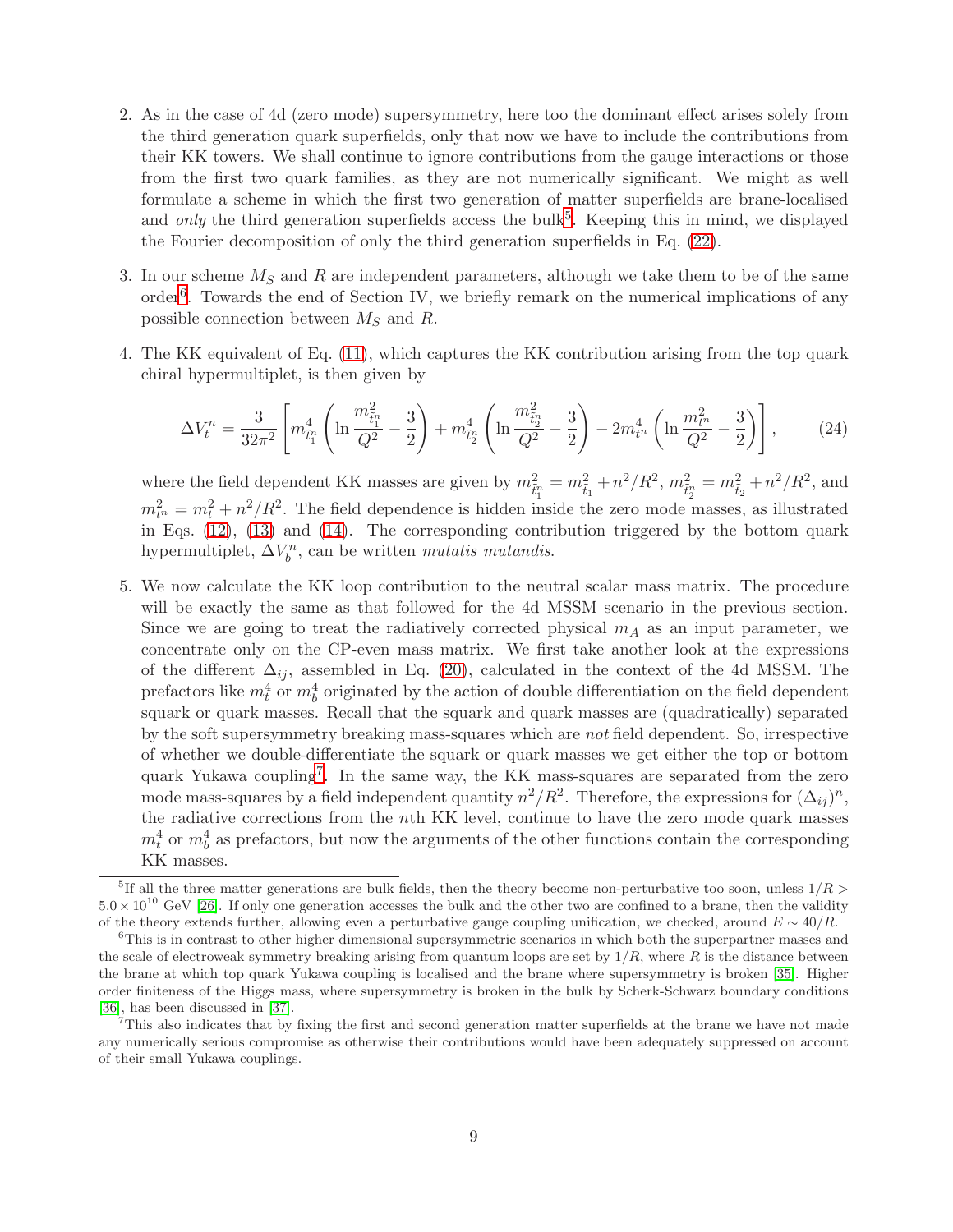We are now all set to write down the expressions for different  $(\Delta_{ij})^n$  for  $n \neq 0$ . They are given by

<span id="page-9-0"></span>
$$
(\Delta_{11}^{t})^{n} = \frac{m_{t}^{4}}{\sin^{2}\beta} \left( \frac{\mu(A_{t} + \mu \cot\beta)}{m_{\tilde{t}_{1}^{n}}^{2} - m_{\tilde{t}_{2}^{n}}^{2}} \right)^{2} g(m_{\tilde{t}_{1}^{n}}^{2}, m_{\tilde{t}_{2}^{n}}^{2}),
$$
\n
$$
(\Delta_{12}^{t})^{n} = \frac{m_{t}^{4}}{\sin^{2}\beta} \frac{\mu(A_{t} + \mu \cot\beta)}{m_{\tilde{t}_{1}^{n}}^{2} - m_{\tilde{t}_{2}^{n}}^{2}} \left[ \ln \frac{m_{\tilde{t}_{1}^{n}}^{2}}{m_{\tilde{t}_{2}^{n}}^{2} + \frac{A_{t}(A_{t} + \mu \cot\beta)}{m_{\tilde{t}_{1}^{n}}^{2} - m_{\tilde{t}_{2}^{n}}^{2}} g(m_{\tilde{t}_{1}^{n}}^{2}, m_{\tilde{t}_{2}^{n}}^{2}) \right],
$$
\n
$$
(\Delta_{22}^{t})^{n} = \frac{m_{t}^{4}}{\sin^{2}\beta} \left[ \ln \frac{m_{\tilde{t}_{1}^{n}}^{2} m_{\tilde{t}_{2}^{n}}^{2}}{m_{\tilde{t}_{1}^{n}}^{2} - m_{\tilde{t}_{2}^{n}}^{2}} + \frac{2A_{t}(A_{t} + \mu \cot\beta)}{m_{\tilde{t}_{1}^{n}}^{2} - m_{\tilde{t}_{2}^{n}}^{2}} \ln \frac{m_{\tilde{t}_{1}^{n}}^{2}}{m_{\tilde{t}_{1}^{n}}^{2} + \left( \frac{A_{t}(A_{t} + \mu \cot\beta)}{m_{\tilde{t}_{1}^{n}}^{2} - m_{\tilde{t}_{2}^{n}}^{2}} \right)^{2} g(m_{\tilde{t}_{1}^{n}}^{2}, m_{\tilde{t}_{2}^{n}}^{2}) \right],
$$
\n
$$
(\Delta_{11}^{b})^{n} = \frac{m_{b}^{4}}{\cos^{2}\beta} \left[ \ln \frac{m_{\tilde{b}_{1}^{n}}^{2} m_{\tilde{b}_{2}^{n}}^{2}}{m_{\tilde{b}_{1}^{n}}^{2} - m_{\tilde{b}_{2}^{n
$$

$$
(\Delta_{22}^b)^n = \frac{m_b^4}{\cos^2 \beta} \left( \frac{\mu(A_b + \mu \tan \beta)}{m_{\tilde{b}_1}^2 - m_{\tilde{b}_2}^2} \right)^2 g(m_{\tilde{b}_1}^2, m_{\tilde{b}_2}^2).
$$

Now we have to add the  $(\Delta^t)^n$  and  $(\Delta^b)^n$  matrices to the one-loop corrected (from zero modes only) mass matrix in Eq. [\(19\)](#page-6-1), sum over *n*, and then diagonalise to obtain the eigenvalues  $m_h^2$  and  $m_H^2$ . The KK radiative corrections decouple in powers of  $(R^2/n^2)$ . To provide intuition to the expressions in Eq. [\(25\)](#page-9-0), we display below the approximate formulae for  $(\Delta^t)^n$  in leading powers of  $(R^2/n^2)$ :

$$
(\Delta_{11}^t)^n = -\frac{1}{6} \left( \frac{R^4}{n^4} \right) \frac{m_t^4}{\sin^2 \beta} \left[ \mu (A_t + \mu \cot \beta) \right]^2,
$$
  
\n
$$
(\Delta_{12}^t)^n = \left( \frac{R^2}{n^2} \right) \frac{m_t^4}{\sin^2 \beta} \mu (A_t + \mu \cot \beta),
$$
  
\n
$$
(\Delta_{22}^t)^n = \left( \frac{R^2}{n^2} \right) \frac{m_t^4}{\sin^2 \beta} \left[ (m_{\tilde{t}_1}^2 + m_{\tilde{t}_2}^2 - 2m_t^2) + 2A_t (A_t + \mu \cot \beta) \right].
$$
\n(26)

Similar expressions for  $(\Delta^b)^n$  can be written, with appropriate replacements like  $m_t \leftrightarrow m_b$ , cot  $\beta \leftrightarrow$  $\tan \beta$ , etc. So, in the absence of any left-right scalar mixing, the KK contribution to  $\Delta m_h^2$  is controlled by  $R^2(m_{\tilde{t}}^2 - m_t^2)/n^2$  and its higher powers.

Six dimensional scenario: For the 6d scenario we follow the compactification on a chiral square, as done in [\[30\]](#page-14-13), which admits zero mode chiral fermions. The two extra spatial coordinates  $(y_1, y_2)$  are compactified on a square of side length L, such that  $0 < y^1$ ,  $y^2 < \pi R (\equiv L)$ . The boundary condition is the identification of the two pairs of adjacent sides of the squares such that the values of a field at two identified points differ by a phase  $(\theta)$ . Nontrivial solutions exist when  $\theta$  takes four discrete values  $(n\pi/2)$  for  $n = 0, 1, 2, 3$  and the zero modes appear when  $n = 0$ . What matters to our calculation in this paper is the structure of the KK masses, a generic pattern of which is given by

$$
m_{j,k}^2 = m_0^2 + \frac{j^2 + k^2}{R^2},\tag{27}
$$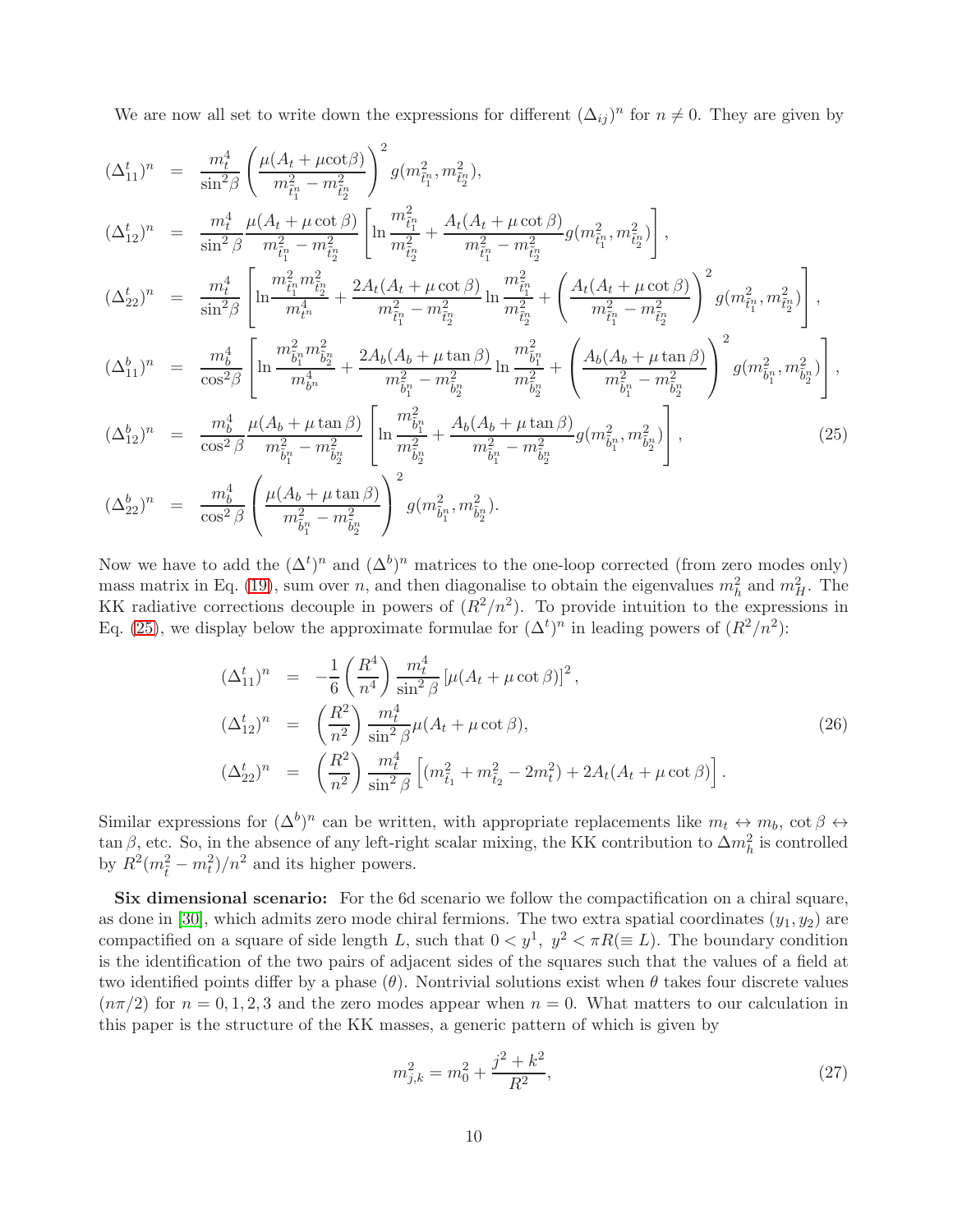| (i,k)     |  |  |                           |  | $\mid 1,0 \mid (1,1) \mid (2,0) \mid (2,1)$ or $(1,2) \mid (2,2) \mid (3,0) \mid (3,1)$ or $(1,3) \mid (3,2)$ or $(2,3) \mid (4,0)$ |  |
|-----------|--|--|---------------------------|--|-------------------------------------------------------------------------------------------------------------------------------------|--|
| $m_{j,k}$ |  |  | $\sqrt{2}$<br>$2\sqrt{ }$ |  | 10                                                                                                                                  |  |

<span id="page-10-0"></span>Table 1: 6d scenario mass spectrum in  $(1/R)$  units, neglecting the zero mode mass.

where j, k are integers such that  $j \geq 0$  and  $k \geq 0$ . We display in Table [1](#page-10-0) the KK mass spectrum (neglecting the zero mode mass  $m_0$  for simplicity of presentation while in the actual calculation we do keep it). The formalism we developed for 5d will simply go through for 6d. More concretely, the structure of Eqs. [\(24\)](#page-8-3) and [\(25\)](#page-9-0) would remain the same in 6d, only that one should now read  $n \Rightarrow (j, k)$ . The numerical impact in the two cases obviously differ, as we shall witness in the next section<sup>[8](#page-10-1)</sup>.

### IV Results

In this section we explore the consequences of the extra-dimensional contributions to the Higgs mass encoded in the exact one-loop expressions in Eq. [\(25\)](#page-9-0). But to start with, to get a feel for the numerical impact of the extra dimensions, consider the scenario pared down to its bare minimum by assuming that left-right scalar mixing ingredients are vanishing, i.e.,  $\mu = A_t = A_b = 0$ . This leads to two degenerate stop squarks:  $m_{\tilde{t}}^2 = M_S^2 + m_t^2$ . Then, for a moderate  $\tan \beta$ ,

<span id="page-10-2"></span>
$$
\Delta m_h^2 \ (n=0) \sim \frac{3m_t^4}{2\pi^2 v^2} \ln\left(1 + \frac{M_S^2}{m_t^2}\right); \quad \Delta m_h^2 \ (n \neq 0) \sim \frac{3m_t^4}{2\pi^2 v^2} \frac{(M_S R)^2}{n^2}.
$$
 (28)

Indeed, non-zero trilinear and  $\mu$  terms would complicate the expressions, yet Eq. [\(28\)](#page-10-2) provides a good intuitive feel for our results displayed through the different plots. The expected decoupling of extra-dimensional effects in the  $1/R \to \infty$  limit is transparent in Eq. [\(28\)](#page-10-2), leaving the logarithmic dependence on the supersymmetry scale,  $M_S$ .

As stressed already, the primary emphasis in this work is to examine the effect of extra dimensions on the upper bound of  $m_h$ . In 4d supersymmetry it is usual to choose the pseudoscalar Higgs mass,  $m_A$ , as a free parameter and exhibit  $m_h$  as its function. This has been done for the extra-dimensional MSSM models in Figs. 1 (5d case) and 2 (6d case). Let us discuss them in turn.

In these and the subsequent figures, the parameters involved are chosen as follows:

(a)  $m_Q = m_U = m_D \equiv M_S$ , which is a common soft supersymmetry breaking mass. Several values of  $M<sub>S</sub>$  have been chosen in the figures to depict its impact.

(b) The trilinear scalar couplings  $A_t$  and  $A_b$  are varied in the range  $[0.8 - 1.2]$   $M_s$ . This results in bands in the figures. We have found that the results are not particularly sensitive to  $\mu$  and we hold it fixed at 200 GeV. Also, sign flips in the trilinear couplings do not change the results.

(c) The stop and sbottom (zero mode) mass eigenvalues are calculated from the diagonalisation of matrices in Eqs. [\(13\)](#page-5-0) and [\(14\)](#page-5-1) after setting the Higgs fields to their VEVs. For a chosen value of tan  $\beta$ and  $M<sub>S</sub>$ , those eigenvalues will vary in a range in accord with the variation of  $A<sub>t</sub>$  and  $A<sub>b</sub>$  stated above. (d) Since we are interested in probing the upper limit of the lightest Higgs, we maximize its tree level

<span id="page-10-1"></span><sup>8</sup>Admittedly, the 6d sum is logarithmically sensitive to the cutoff. The low-lying KK states we include reflect the dominant contribution to the Higgs mass shift. We thank Anindya Datta for raising the 6d divergence issue.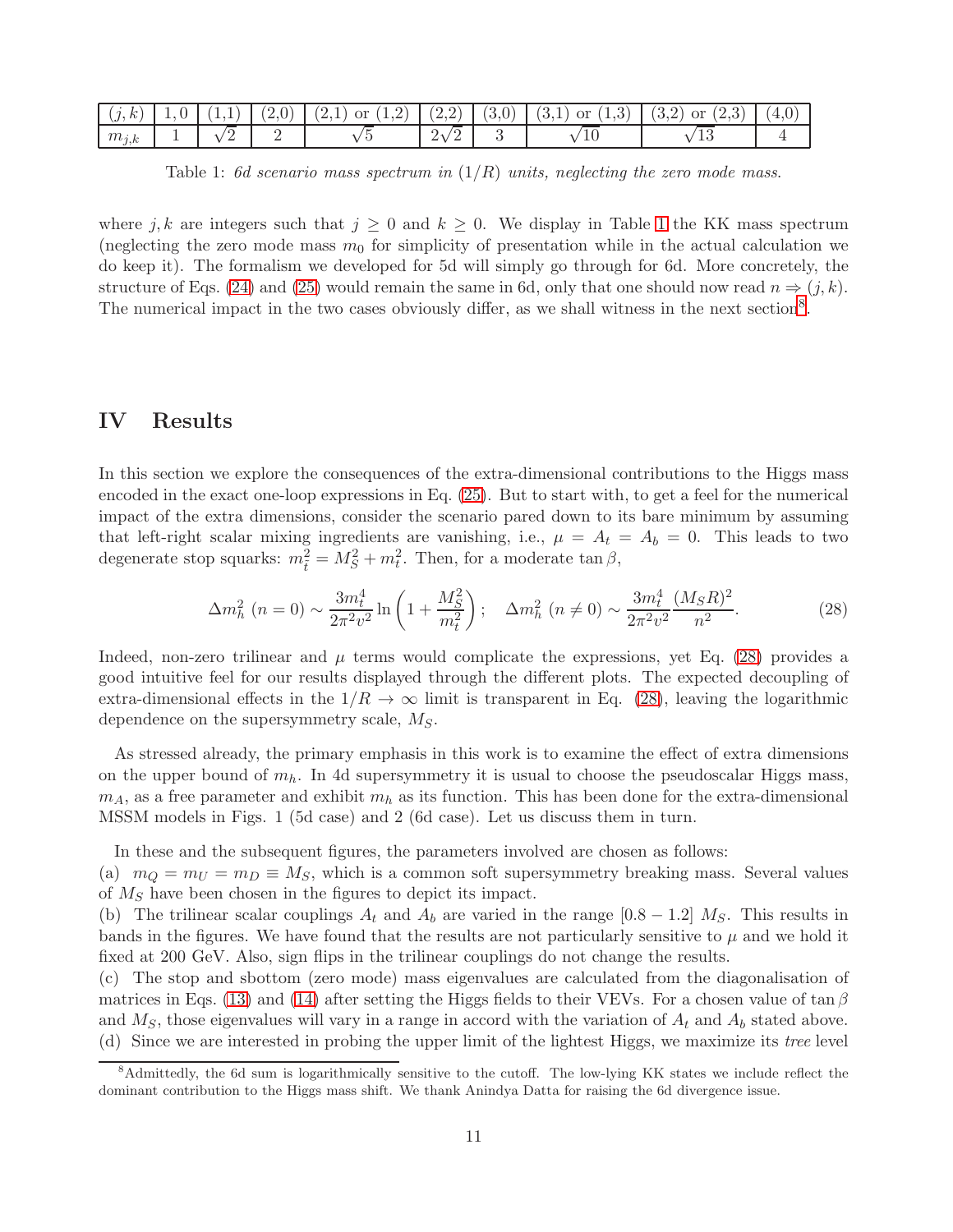mass as much as possible. For displaying our results we have fixed  $\tan \beta = 10$ , a moderate value for which the tree level  $m_h$  is almost close to  $M_Z$ .

In Fig. 1 we have displayed the result in the  $m_h-m_A$  plane for only one extra dimension. The dependence of  $m_h$  on  $m_A$  in the MSSM case is mimicked in the extra-dimensional case and  $m_h$  settles at its upper limit for  $m_A$  greater than about 150 GeV. In the left panel,  $M_S$  has been fixed at 500 GeV. As anticipated, larger the value of  $1/R$  smaller is the extra dimensional impact. The 4d MSSM case corresponds to  $1/R \to \infty$ . The width of each band reflects the variation of the trilinear parameters in the zone mentioned above. For the chosen supersymmetry parameters, the maximum value of  $m_h$  is a little below 125 GeV for the 4d MSSM case while for the extra-dimensional situation it is enhanced to above 135 (130) GeV for  $1/R = 600$  GeV (1 TeV). In the right panel, the dependence on  $M<sub>S</sub>$  is exhibited holding  $1/R$  at 1 TeV. Clearly, a larger  $M<sub>S</sub>$  results in bigger radiative corrections – recall Eq.  $(28)$  – both from the zero mode as well as from the KK modes.

Fig. 2 is a 6d version of Fig. 1. While the pure 4d MSSM band remains the same, the KK radiative effects are larger now due to the denser KK spectrum in the 6d case, specified by two sets of integers j and k, as shown in Table 1. Quantitatively, for an  $1/R$  of 600 GeV (1 TeV),  $m_h$  can now be as heavy as 195 (155) GeV, to be compared with 125 GeV in 4d MSSM for these parameter values.

As mentioned earlier, the current lower bound on  $m_h$  of 114.5 GeV excludes low values of  $\tan \beta$  in the 4d MSSM. It is expected that in the extra-dimensional scenarios some of this excluded range of  $\tan \beta$  will make it into the allowed zone. In Fig. 3, we have shown the variation of  $m_h$  with respect to  $\tan \beta$  (for low values) to illustrate this effect. For the 5d case (left panel),  $1/R$  of even 1.2 TeV eases the tension somewhat while for  $1/R$  of 600 GeV the effect is very prominent. For 6d (right panel), the extra-dimensional contributions are further enhanced and the restriction on tan  $\beta$  is essentially entirely lifted. We should recall that  $\tan \beta$  enters in the Higgs couplings to other particles and so the above result has significant bearing on collider searches of supersymmetry.

So far, we have exhibited results for a few choices of the compactification scale,  $1/R$ . Fig. 4 demonstrates how the KK-induced radiative correction depends on  $1/R$  for the 5d (left panel) and 6d (right panel) scenarios. If the Higgs boson is detected at the LHC then using these figures one can gain a handle on  $1/R$  dependent on the supersymmetry parameters like  $M_S$ . The decoupling behaviour as  $1/R$  increases is in agreement with expectation.

We have also studied, in passing, the possibility that the soft supersymmetry breaking scale arises from compactification (e.g. through the Scherk-Schwarz mechanism [\[36\]](#page-15-2)). Let us suppose  $M_S = C/R$ , where  $C$  is an order one dimensionless constant. Since we are interested in weak scale supersymmetry breaking, we keep  $1/R$  around a few hundred GeV to a TeV. In this region, the radiative correction roughly depends on  $M_S$  and R only through their product ( $\equiv C$ ), and for a choice of  $C \in [0.5 - 2.0]$ , the upper limit on the lightest Higgs mass turns out to be in the range  $m_h \in (150 - 230)$  GeV (5d) and  $(200 - 450)$  GeV  $(6d)$ .

It may bear mentioning again that in these calculations we have retained the loop conntributions from the  $t$  and  $b$  quarks only. The other quarks and gauge bosons make negligible impact. Also, we have dealt only with real MSSM parameters and limited our studies up to one-loop KK contributions. We have not, therefore, included either the two-loop improvements of the 4d MSSM calculations or the numerical effects of the phases associated with complex MSSM parameters in our discussions (for a recent survey, see [\[38\]](#page-15-4)).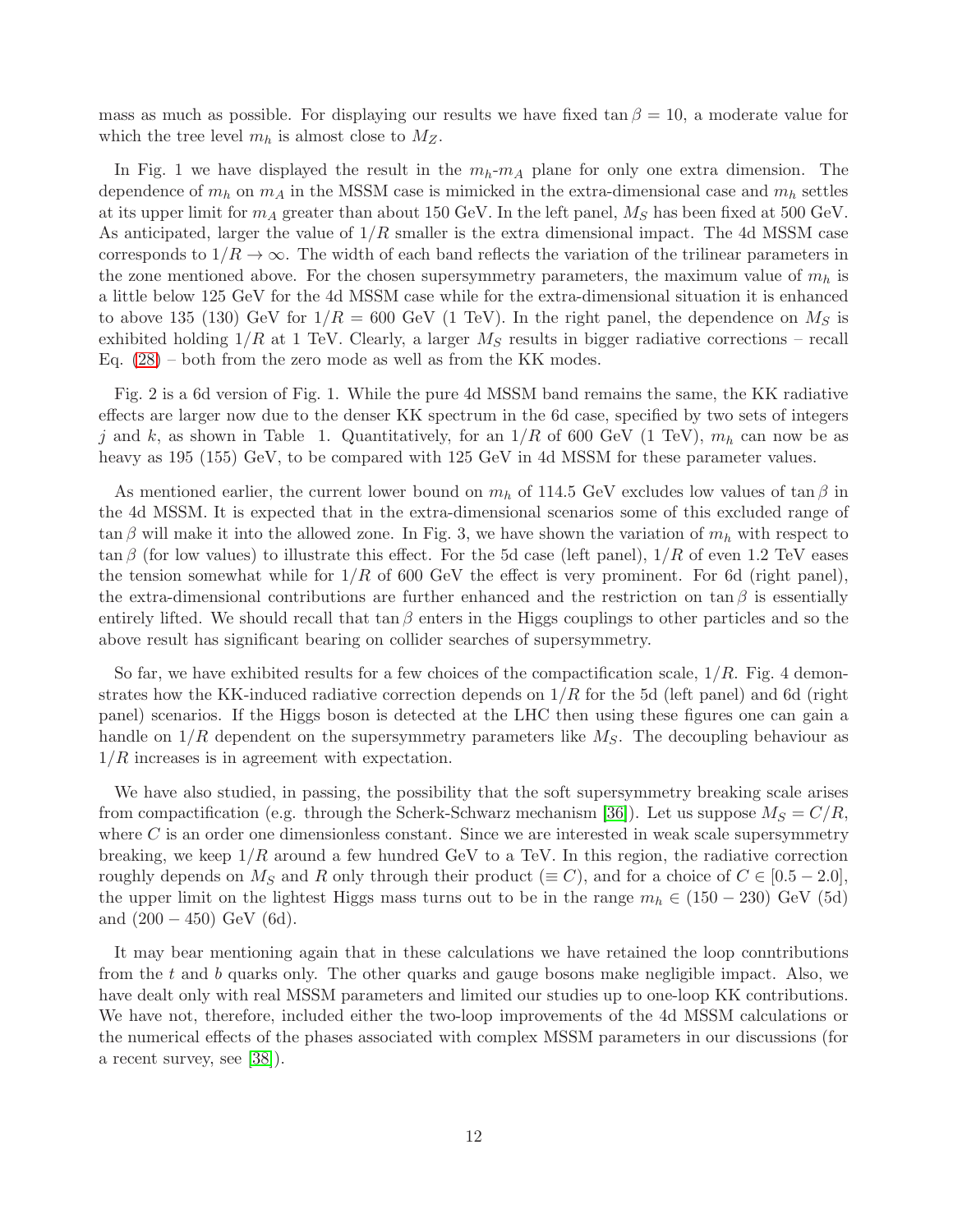### V Conclusions

One of the virtues for which supersymmetry stands out as a leading candidate of physics beyond the SM is that it sets an upper bound on the Higgs mass. The lightest neutral Higgs mass,  $m_h$ , could at most be  $M_Z$  at the tree level, but is pushed further obeying a definite relation, obtained from quantum corrections, involving  $m_h$ ,  $m_t$  and the stop squark mass,  $m_{\tilde{t}}$ . The sensitivity of this correction to  $m_{\tilde{t}}$ is only logarithmic. Consequently, a firm prediction results, namely, that  $m_h \le 135$  GeV in MSSM for  $m_i \leqslant \mathcal{O}(1 \text{ TeV})$ . This is regarded as a critical test of supersymmetry and is naturally high on the agenda of the upcoming LHC experiments. In this paper, we have probed how much this upper limit could be relaxed, should the MSSM be embedded in one  $(S^1/Z_2)$  or two  $(T^2/Z_4)$  extra dimensions. We highlight our main findings:

- 1. The KK towers of the top quark and stop squarks provide a positive contribution to  $m_h^2$  raising it by several tens of GeV. If we ignore left-right scalar mixing and assume moderate tan  $\beta \sim (5-10)$ , then using Eq. [\(28\)](#page-10-2) and summing over all the KK modes, we obtain  $\Delta m_h^2 (KK) \sim (60 \text{ GeV})^2 \times$  $(M<sub>S</sub>R)<sup>2</sup>$ . This is a 5d result. Including the left-right scalar mixings, i.e., non-zero  $\mu$  and trilinear parameters, somewhat enhances the magnitude of the correction (see Fig. 1). As in the case of 4d MSSM, here too the size of the correction is controlled by the large top Yukawa coupling.
- 2. If we consider a 6d theory with two extra dimensions compatcified on a chiral square, whose motivations have been mentioned earlier, the correction gets sizably enhanced (see Fig. 2), compared to 5d, due to a denser packing of KK states, which are now fixed by two independent KK numbers.
- 3. Non-observation of a Higgs boson weighing below 114.5 GeV disfavours low tan  $\beta$  in 4d MSSM. Some part of this region can be revived by extra dimensional embedding (see Fig. 3).
- 4. The 4d MSSM relationship between the lightest neutral Higgs mass and the stop squark mass is extremely profound in the sense that its specific form does not depend on the supersymmetry breaking mechanism. If supersymmetry is embedded in extra dimension(s) and, with some cooperation from Nature, the KK states happen to be light enough to mark their imprints on the LHC data recorder, then the relationship between the stop mass and the Higgs mass alters in a numerically significant way (see Fig. 4).

Acknowledgements: G.B. acknowledges hospitality at the Abdus Salam ICTP, Trieste, during a part of the work, and thanks G. Senjanovic for his critical remarks. G.B. also recognizes the contribution of the ever refreshing 'Osmizzas' towards this paper and thanks Angelo for accompanying him there during his stay at Trieste.

# <span id="page-12-0"></span>References

[1] See e.g., H. E. Haber and G. L. Kane, "The Search For Supersymmetry: Probing Physics Beyond The Standard Model," Phys. Rept. 117 (1985) 75; H. P. Nilles, "Supersymmetry, Supergravity And Particle Physics," Phys. Rept. 110 (1984) 1; M. Drees, R. Godbole and P. Roy, "Theory and phenomenology of sparticles: An account of four-dimensional  $N=1$  supersymmetry in high energy physics," World Scientific (2004); H. Baer and X. Tata, "Weak scale supersymmetry: From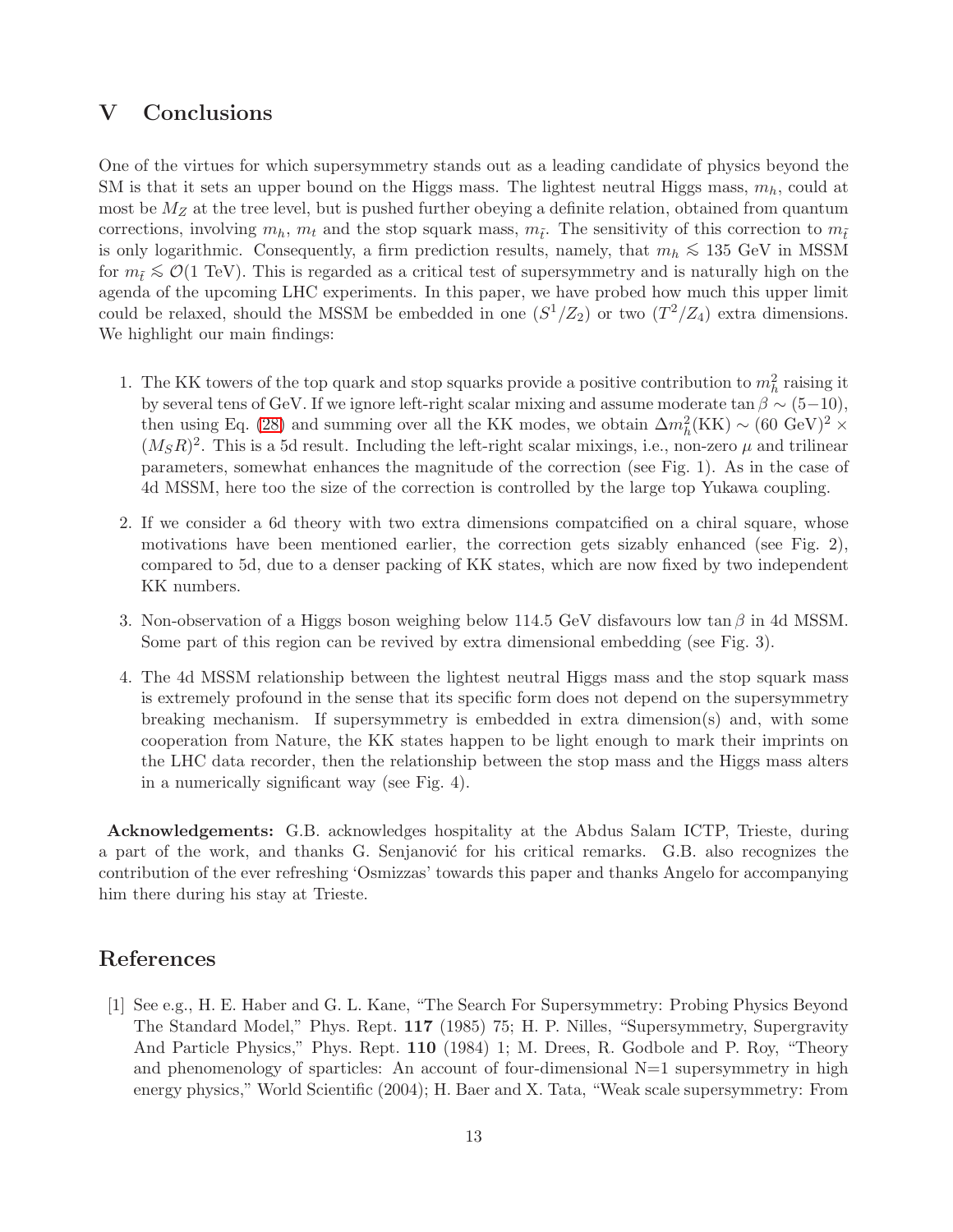superfields to scattering events," Cambridge, UK: Univ. Pr. (2006); A. Djouadi, "The anatomy of electro-weak symmetry breaking. II: The Higgs bosons in the minimal supersymmetric model," [arXiv:hep-ph/0503173.](http://arxiv.org/abs/hep-ph/0503173)

- <span id="page-13-0"></span>[2] For a recent reveiw, see, J. Ellis, G. Ridolfi and F. Zwirner, "Higgs boson properties in the standard model and its supersymmetric extensions," To be published in "Search of the Higgs Particle", Comptes Rendus de l'Academie des Sciences, France, [arXiv:hep-ph/0702114.](http://arxiv.org/abs/hep-ph/0702114)
- <span id="page-13-1"></span>[3] J. R. Ellis, G. Ridolfi and F. Zwirner, Phys. Lett. B 257 (1991) 83 and Phys. Lett. B 262 (1991) 477; Y. Okada, M. Yamaguchi and T. Yanagida, Prog. Theor. Phys. 85 (1991) 1; H. E. Haber and R. Hempfling, Phys. Rev. Lett. 66 (1991) 1815; A. Brignole, Phys. Lett. B 281 (1992) 284; M. S. Berger, Phys. Rev. D41 (1990) 225; J. F. Gunion and A. Turski, Phys. Rev. D39 (1989) 2701.
- <span id="page-13-2"></span>[4] M. Carena, J. R. Espinosa, M. Quiros and C. E. M. Wagner, Phys. Lett. B 355 (1995) 209 [\[arXiv:hep-ph/9504316\]](http://arxiv.org/abs/hep-ph/9504316); M. Carena, M. Quiros and C. E. M. Wagner, Nucl. Phys. B 461 (1996) 407 [\[arXiv:hep-ph/9508343\]](http://arxiv.org/abs/hep-ph/9508343); H. E. Haber, R. Hempfling and A. H. Hoang, Z. Phys. C 75 (1997) 539 [\[arXiv:hep-ph/9609331\]](http://arxiv.org/abs/hep-ph/9609331); S. Heinemeyer, W. Hollik and G. Weiglein, Eur. Phys. J. C 9 (1999) 343 [\[arXiv:hep-ph/9812472\]](http://arxiv.org/abs/hep-ph/9812472).
- <span id="page-13-4"></span><span id="page-13-3"></span>[5] R. Barate et al. [LEP Working Group for Higgs boson searches], "Search for the standard model Higgs boson at LEP," Phys. Lett. B 565 (2003) 61 [\[arXiv:hep-ex/0306033\]](http://arxiv.org/abs/hep-ex/0306033).
- <span id="page-13-5"></span>[6] S. Schael et al. [ALEPH Collaboration], "Search for neutral MSSM Higgs bosons at LEP," Eur. Phys. J. C 47 (2006) 547 [\[arXiv:hep-ex/0602042\]](http://arxiv.org/abs/hep-ex/0602042).
- [7] J. Alcaraz et al. [LEP Collaboration], "A combination of preliminary electroweak measurements and constraints on the standard model," [arXiv:hep-ex/0612034.](http://arxiv.org/abs/hep-ex/0612034)
- <span id="page-13-6"></span>[8] See e.g., U. Ellwanger and C. Hugonie, Eur. Phys. J. C 25 (2002) 297, and the references cited therein. [\[arXiv:hep-ph/9909260\]](http://arxiv.org/abs/hep-ph/9909260).
- <span id="page-13-12"></span><span id="page-13-7"></span>[9] M. Drees, Int. J. Mod. Phys. A 4 (1989) 3635.
- [10] M. Bastero-Gil, C. Hugonie, S. F. King, D. P. Roy and S. Vempati, Phys. Lett. B 489 (2000) 359 [\[arXiv:hep-ph/0006198\]](http://arxiv.org/abs/hep-ph/0006198). See also, M. Carena and C.E.M. Wagner, in Perspectives on Higgs Physics II, ed: G.L. Kane, World Scientific, Singapore, (1998), and references therein.
- <span id="page-13-13"></span>[11] P. Batra, A. Delgado, D. E. Kaplan and T. M. P. Tait, JHEP 0402 (2004) 043 [\[arXiv:hep-ph/0309149\]](http://arxiv.org/abs/hep-ph/0309149).
- <span id="page-13-8"></span>[12] K. Dienes, E. Dudas, and T. Gherghetta; Nucl. Phys. B 537 (1999) 47 [\[arXiv:hep-ph/9806292\]](http://arxiv.org/abs/hep-ph/9806292); K. R. Dienes, E. Dudas and T. Gherghetta, Phys. Lett. B 436 (1998) 55 [\[arXiv:hep-ph/9803466\]](http://arxiv.org/abs/hep-ph/9803466).
- <span id="page-13-9"></span>[13] T. Appelquist, H. C. Cheng and B. A. Dobrescu, Phys. Rev. D 64 (2001) 035002 [\[arXiv:hep-ph/0012100\]](http://arxiv.org/abs/hep-ph/0012100).
- <span id="page-13-11"></span><span id="page-13-10"></span>[14] P. Nath and M. Yamaguchi, Phys. Rev. D 60 (1999) 116006 [\[arXiv:hep-ph/9903298\]](http://arxiv.org/abs/hep-ph/9903298).
- [15] D. Chakraverty, K. Huitu and A. Kundu, Phys. Lett. B 558 (2003) 173 [\[arXiv:hep-ph/0212047\]](http://arxiv.org/abs/hep-ph/0212047).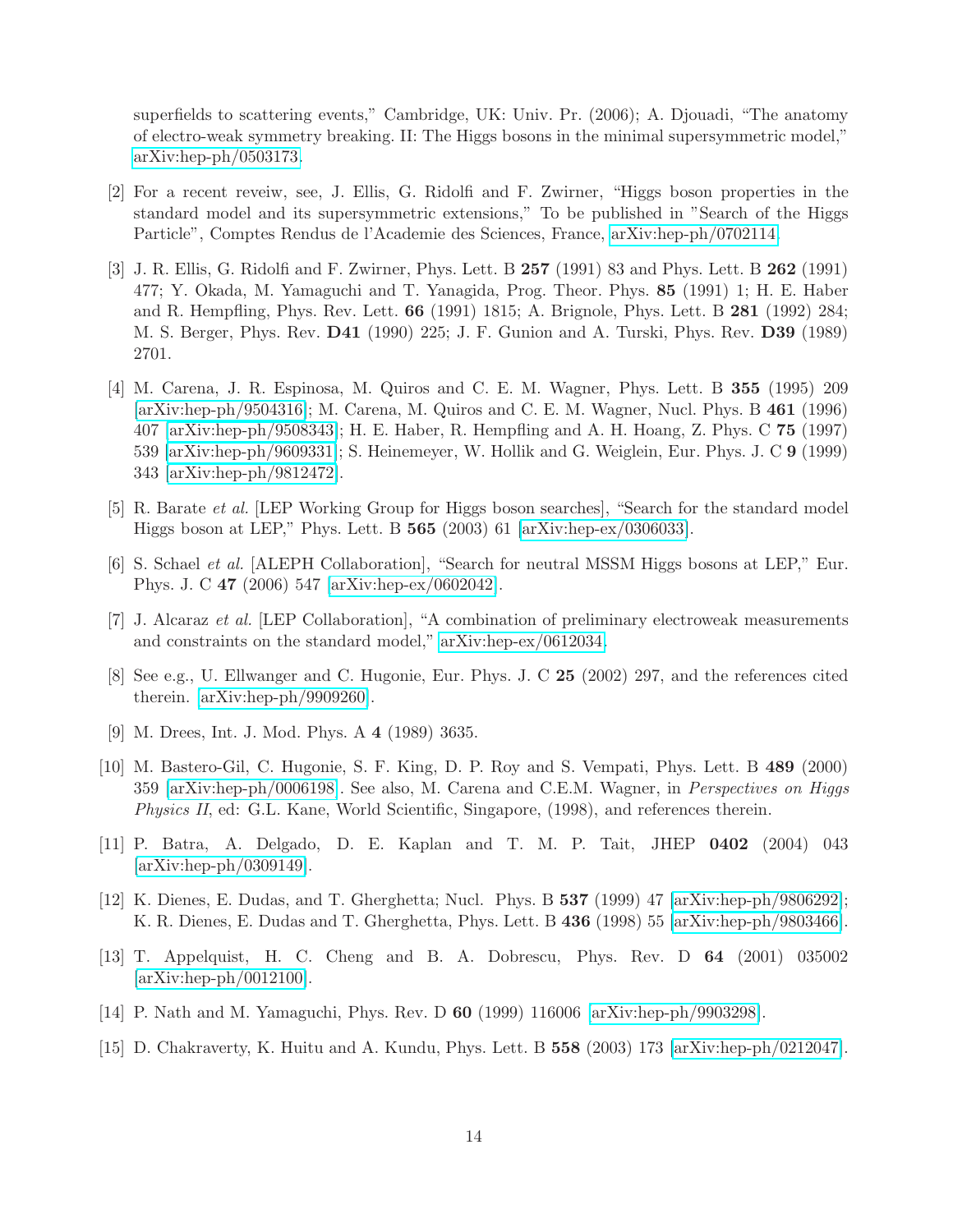- <span id="page-14-0"></span>[16] A.J. Buras, M. Spranger and A. Weiler, Nucl. Phys. B  $660$  (2003) 225 [\[arXiv:hep-ph/0212143\]](http://arxiv.org/abs/hep-ph/0212143); A.J. Buras, A. Poschenrieder, M. Spranger and A. Weiler, Nucl. Phys. B 678 (2004) 455 [\[arXiv:hep-ph/0306158\]](http://arxiv.org/abs/hep-ph/0306158).
- <span id="page-14-2"></span><span id="page-14-1"></span>[17] K. Agashe, N.G. Deshpande and G.H. Wu, Phys. Lett. B 514 (2001) 309 [\[arXiv:hep-ph/0105084\]](http://arxiv.org/abs/hep-ph/0105084).
- <span id="page-14-3"></span>[18] J.F. Oliver, J. Papavassiliou and A. Santamaria, Phys. Rev. D 67 (2003) 056002 [\[arXiv:hep-ph/0212391\]](http://arxiv.org/abs/hep-ph/0212391).
- <span id="page-14-4"></span>[19] T. Appelquist and H. U. Yee, Phys. Rev. D 67 (2003) 055002 [\[arXiv:hep-ph/0211023\]](http://arxiv.org/abs/hep-ph/0211023).
- [20] T.G. Rizzo and J.D. Wells, Phys. Rev. D 61 (2000) 016007 [\[arXiv:hep-ph/9906234\]](http://arxiv.org/abs/hep-ph/9906234); A. Strumia, Phys. Lett. B 466 (1999) 107 [\[arXiv:hep-ph/9906266\]](http://arxiv.org/abs/hep-ph/9906266); C.D. Carone, Phys. Rev. D 61 (2000) 015008 [\[arXiv:hep-ph/9907362\]](http://arxiv.org/abs/hep-ph/9907362).
- <span id="page-14-5"></span>[21] T. Rizzo, Phys. Rev. D 64 (2001) 095010 [\[arXiv:hep-ph/0106336\]](http://arxiv.org/abs/hep-ph/0106336); C. Macesanu, C.D. Mc-Mullen and S. Nandi, Phys. Rev. D 66 (2002) 015009 [\[arXiv:hep-ph/0201300\]](http://arxiv.org/abs/hep-ph/0201300); Phys. Lett. B 546 (2002) 253 [\[arXiv:hep-ph/0207269\]](http://arxiv.org/abs/hep-ph/0207269); H.-C. Cheng, Int. J. Mod. Phys. A 18 (2003) 2779  $[\text{arXiv:hep-ph}/0206035]$ ; A. Muck, A. Pilaftsis and R. Rückl, Nucl. Phys. B 687 (2004) 55 [\[arXiv:hep-ph/0312186\]](http://arxiv.org/abs/hep-ph/0312186).
- <span id="page-14-7"></span><span id="page-14-6"></span>[22] U. Haisch and A. Weiler, Phys. Rev. D 76 (2007) 034014 [\[arXiv:hep-ph/0703064\]](http://arxiv.org/abs/hep-ph/0703064).
- <span id="page-14-8"></span>[23] I. Antoniadis, Phys. Lett. B 246 (1990) 377.
- <span id="page-14-9"></span>[24] N. Arkani-Hamed and M. Schmaltz, Phys. Rev. D 61 (2000) 033005 [\[arXiv:hep-ph/9903417\]](http://arxiv.org/abs/hep-ph/9903417).
- <span id="page-14-10"></span>[25] G. Servant and T. M. P. Tait, Nucl. Phys. B 650 (2003) 391 [\[arXiv:hep-ph/0206071\]](http://arxiv.org/abs/hep-ph/0206071).
- [26] G. Bhattacharyya, A. Datta, S. K. Majee and A. Raychaudhuri, Nucl. Phys. B 760 (2007) 117 [\[arXiv:hep-ph/0608208\]](http://arxiv.org/abs/hep-ph/0608208).
- <span id="page-14-17"></span><span id="page-14-11"></span>[27] A. Deandrea, J. Welzel, P. Hosteins and M. Oertel, [arXiv:hep-ph/0611172.](http://arxiv.org/abs/hep-ph/0611172)
- [28] P. Dey and G. Bhattacharyya, Phys. Rev. D 70 (2004) 116012 [\[arXiv:hep-ph/0407314\]](http://arxiv.org/abs/hep-ph/0407314); P. Dey and G. Bhattacharyya, Phys. Rev. D 69 (2004) 076009 [\[arXiv:hep-ph/0309110\]](http://arxiv.org/abs/hep-ph/0309110).
- <span id="page-14-13"></span><span id="page-14-12"></span>[29] E. Brubaker et al. [Tevatron Electroweak Working Group], [arXiv:hep-ex/0608032.](http://arxiv.org/abs/hep-ex/0608032)
- [30] B. A. Dobrescu and E. Ponton, JHEP 0403 (2004) 071 [\[arXiv:hep-th/0401032\]](http://arxiv.org/abs/hep-th/0401032); G. Burdman, B. A. Dobrescu and E. Ponton, JHEP 0602 (2006) 033 [\[arXiv:hep-ph/0506334\]](http://arxiv.org/abs/hep-ph/0506334).
- <span id="page-14-14"></span>[31] B. A. Dobrescu and E. Poppitz, Phys. Rev. Lett. 87 (2001) 031801 [\[arXiv:hep-ph/0102010\]](http://arxiv.org/abs/hep-ph/0102010); N. Borghini, Y. Gouverneur and M. H. G. Tytgat, Phys. Rev. D 65 (2002) 025017 [\[arXiv:hep-ph/0108094\]](http://arxiv.org/abs/hep-ph/0108094); M. Fabbrichesi, R. Percacci, M. Piai and M. Serone, Phys. Rev. D 66 (2002) 105028 [\[arXiv:hep-th/0207013\]](http://arxiv.org/abs/hep-th/0207013).
- <span id="page-14-15"></span>[32] T. Appelquist, B. A. Dobrescu, E. Ponton and H. U. Yee, Phys. Rev. Lett. 87 (2001) 181802 [\[arXiv:hep-ph/0107056\]](http://arxiv.org/abs/hep-ph/0107056); R. N. Mohapatra and A. Perez-Lorenzana, Phys. Rev. D 67 (2003) 075015 [\[arXiv:hep-ph/0212254\]](http://arxiv.org/abs/hep-ph/0212254).
- <span id="page-14-16"></span>[33] T. Appelquist, B. A. Dobrescu, E. Ponton and H. U. Yee, Phys. Rev. D 65 (2002) 105019 [\[arXiv:hep-ph/0201131\]](http://arxiv.org/abs/hep-ph/0201131). See also, Mohapatra and Perez-Lorenzana in [\[32\]](#page-14-15).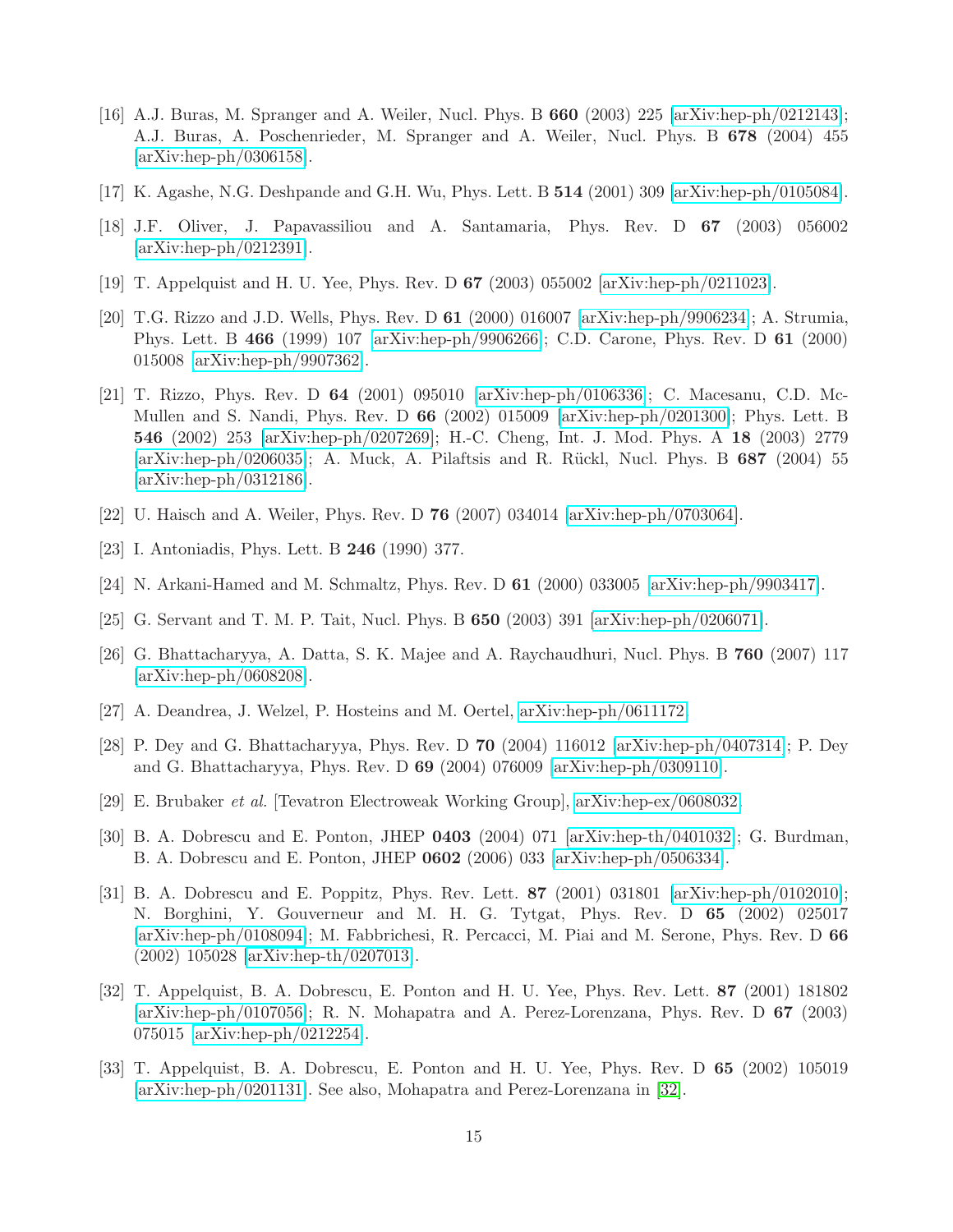- <span id="page-15-1"></span><span id="page-15-0"></span>[34] G. Burdman, B. A. Dobrescu and E. Ponton, Phys. Rev. D 74 (2006) 075008 [\[arXiv:hep-ph/0601186\]](http://arxiv.org/abs/hep-ph/0601186).
- [35] N. Arkani-Hamed, L. J. Hall, Y. Nomura, D. R. Smith and N. Weiner, Nucl. Phys. B 605 (2001) 81 [\[arXiv:hep-ph/0102090\]](http://arxiv.org/abs/hep-ph/0102090). See also, R. Barbieri, L. J. Hall and Y. Nomura, Phys. Rev. D 63 (2001) 105007 [\[arXiv:hep-ph/0011311\]](http://arxiv.org/abs/hep-ph/0011311).
- <span id="page-15-3"></span><span id="page-15-2"></span>[36] J. Scherk and J. H. Schwarz, Nucl. Phys. B 153 (1979) 61; J. Scherk and J. H. Schwarz, Phys. Lett. B 82 (1979) 60;
- [37] A. Delgado and M. Quiros, Nucl. Phys. B  $607$  (2001) 99 [\[arXiv:hep-ph/0103058\]](http://arxiv.org/abs/hep-ph/0103058); A. Delgado, G. von Gersdorff and M. Quiros, Nucl. Phys. B 613 (2001) 49 [\[arXiv:hep-ph/0107233\]](http://arxiv.org/abs/hep-ph/0107233); R. Barbieri, L. J. Hall and Y. Nomura, Nucl. Phys. B 624 (2002) 63 [\[arXiv:hep-th/0107004\]](http://arxiv.org/abs/hep-th/0107004).
- <span id="page-15-4"></span>[38] S. Heinemeyer, W. Hollik, H. Rzehak and G. Weiglein, [arXiv:0705.0746](http://arxiv.org/abs/0705.0746) [hep-ph].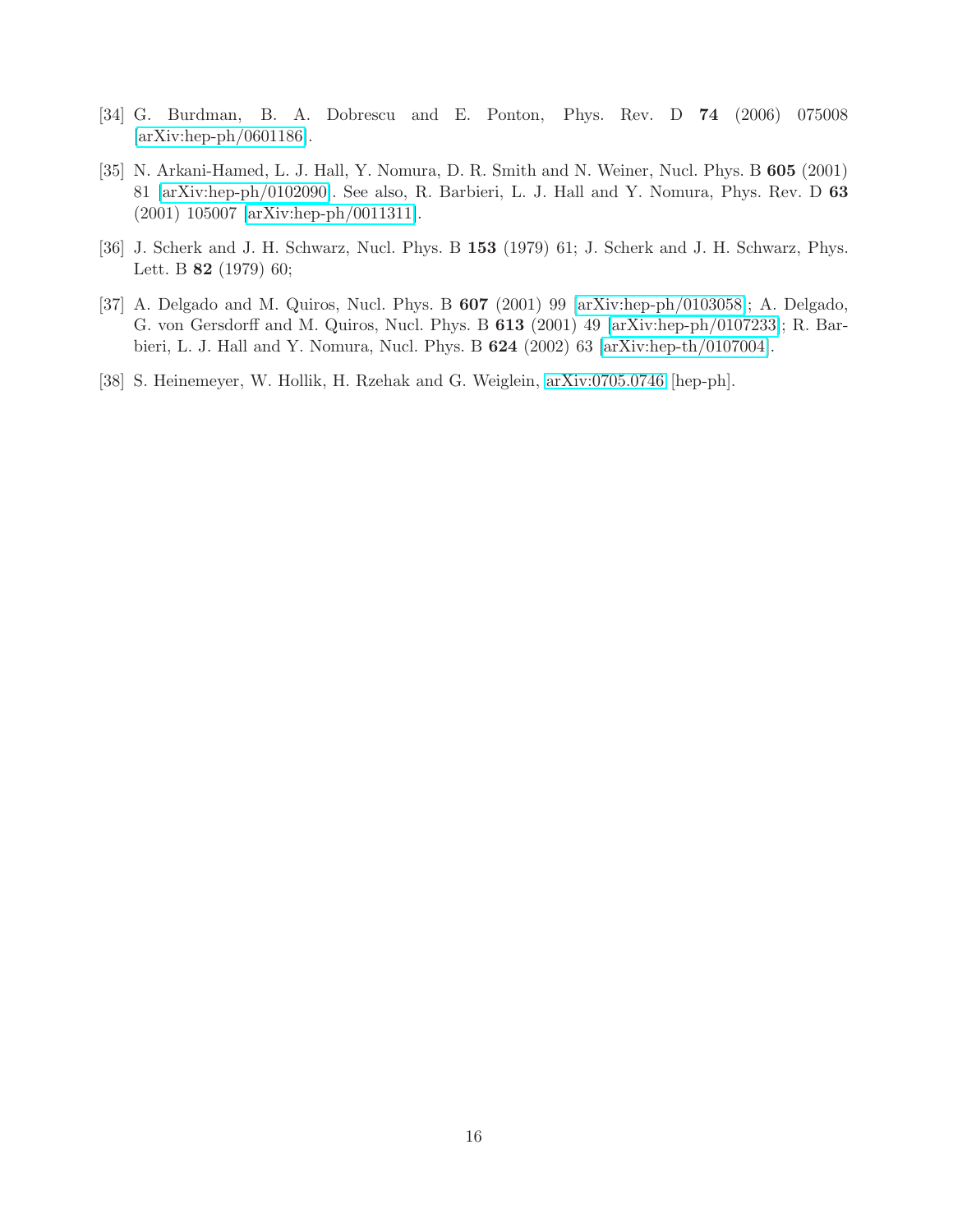

Figure 1: The variation of  $m_h$  with  $m_A$  in the 5d MSSM for different choices of the supersymmetry breaking scale  $(M_S)$  and the compactification radius  $(R)$ . The width of each band corresponds to the variation of  $A_t$  and  $A_b$  in the range  $(0.8 - 1.2)M_s$  (see text).



Figure 2: As in Fig. 1 but for 6d MSSM.